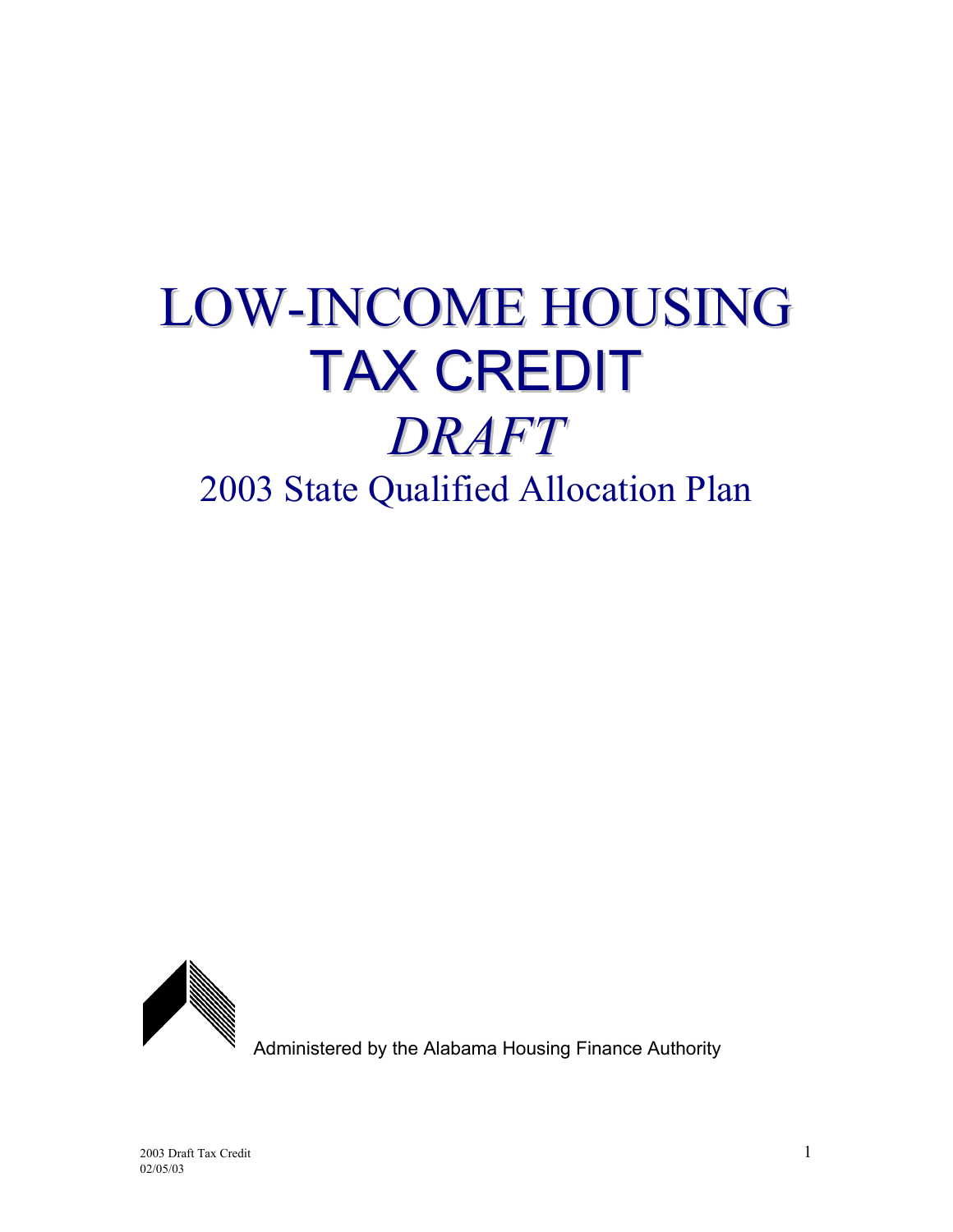#### **LOW-INCOME HOUSING TAX CREDIT 2003 DRAFT STATE QUALIFIED ALLOCATION PLAN**

#### **TABLE OF CONTENTS**

| I. | <b>LOW-INCOME HOUSING TAX CREDITS</b>                           | <b>PAGE</b> |
|----|-----------------------------------------------------------------|-------------|
|    | A. Development of Selection Criteria                            | 3           |
|    | B. Establishment of Housing Priorities                          | 4           |
|    | C. Project Selection Criteria                                   | 4           |
|    | D. Amendments                                                   | 6           |
|    | E. Future-Year Binding Commitments                              | 6           |
| П. | <b>AHFA ALLOCATION PROCESS</b>                                  |             |
|    | A. Application Cycles                                           | 6           |
|    | <b>B.</b> Mailing List                                          | 7           |
|    | C. Application Threshold Requirements                           | 7           |
|    | D. Negative Action                                              | 8           |
|    | E. Application Evaluation                                       | 9           |
|    | F. Developer and Builder Fees                                   | 10          |
|    | G. Tax Credit Allocations                                       | 11          |
|    | H. Notification of Approval                                     | 12          |
|    | I. Progress Requirements After Reservation                      | 12          |
|    | J. Negative Action After Reservation and Placed-in-Service Date | 13          |
|    | K. Change in or Denial of Tax Credit Allocation                 | 13          |
|    | L. Memoranda of Understanding                                   | 14          |
|    | M. Disclosure                                                   | 14          |

#### **III. POINT SCORING SYSTEM**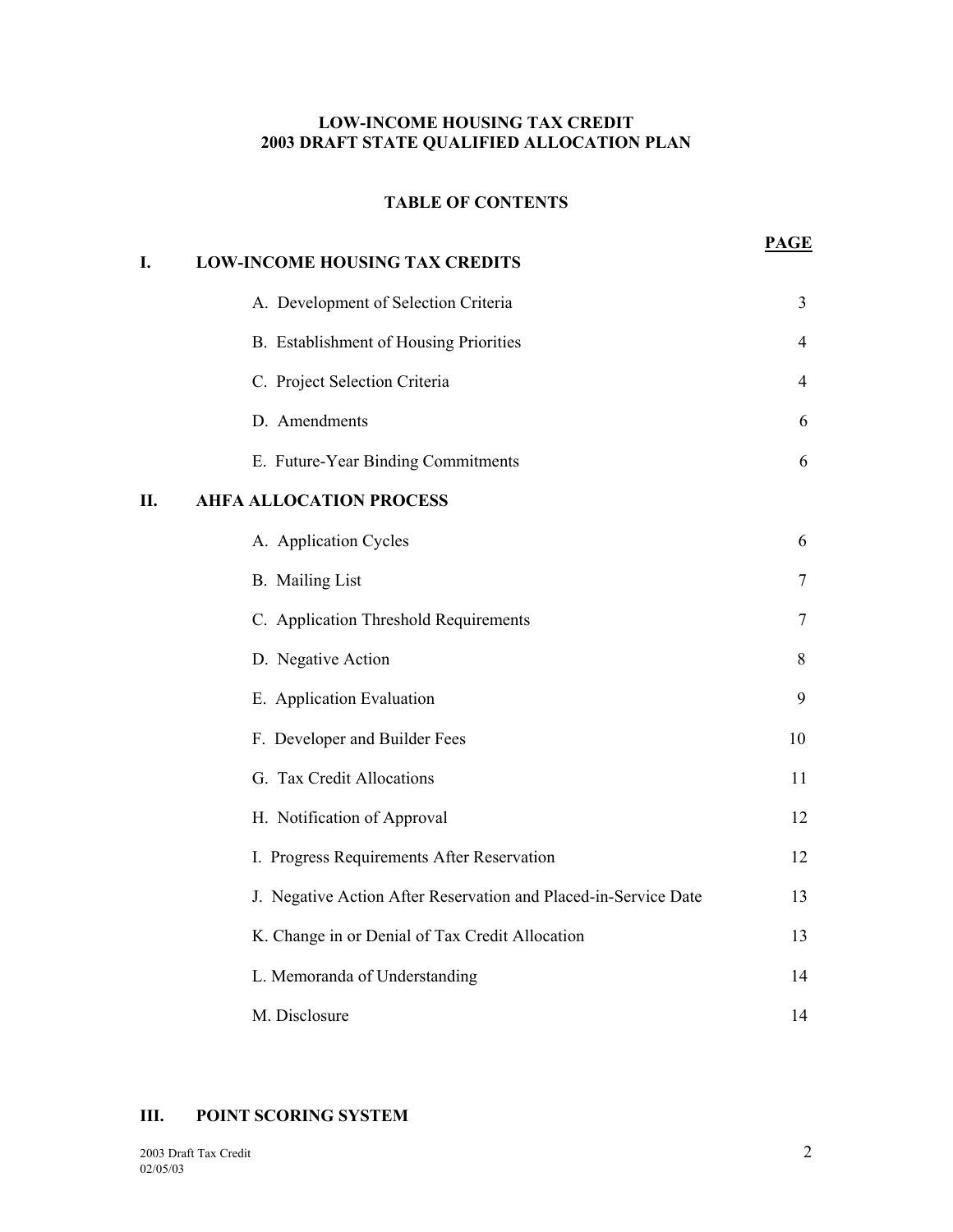| A. Points Gained |     |
|------------------|-----|
| B. Points Lost   | 19. |

## **IV. COMPLIANCE MONITORING**

## **I. LOW-INCOME HOUSING TAX CREDITS**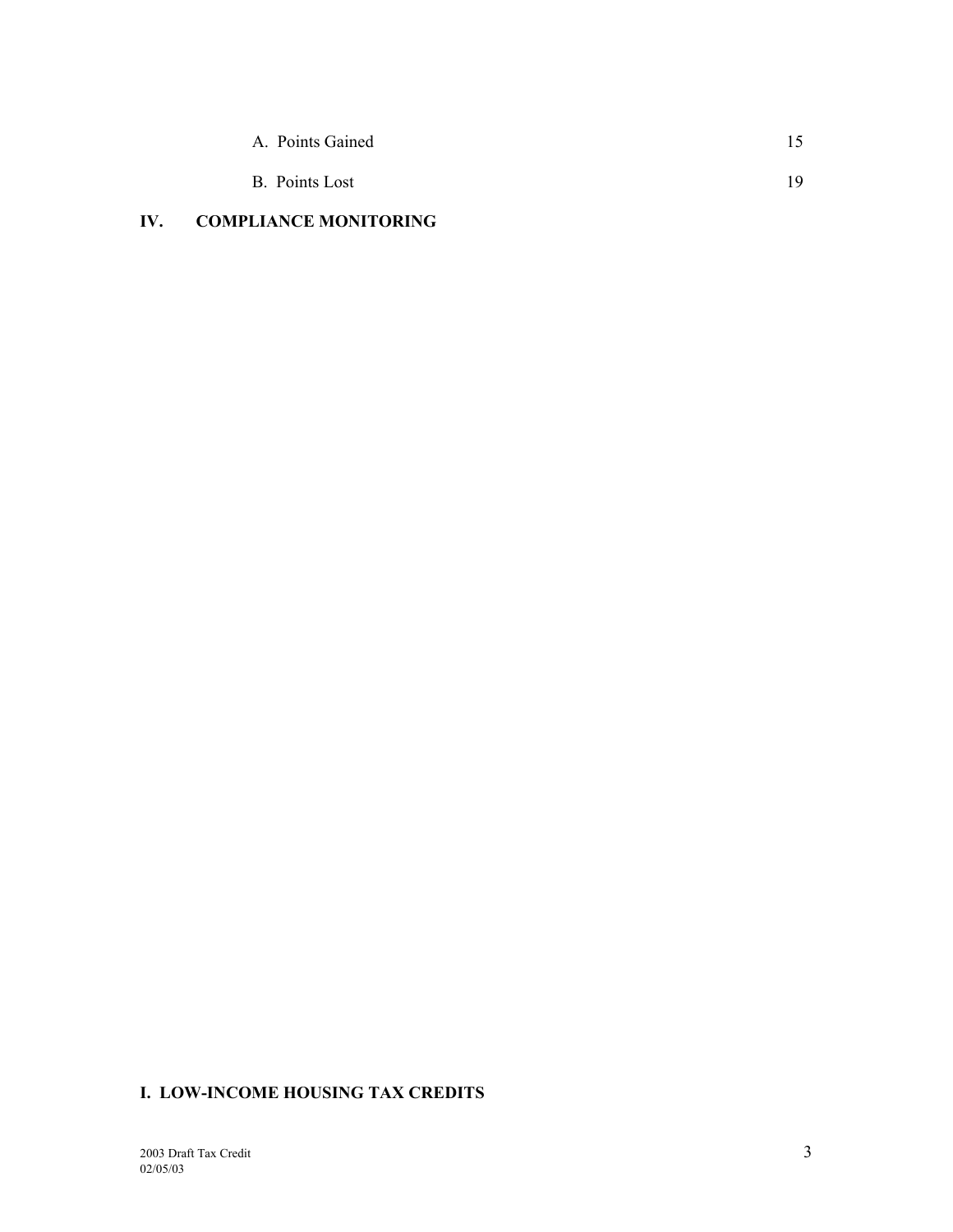The Low-Income Housing Tax Credit (LIHTC) program encourages and promotes investment in affordable rental housing for low-income households. Through these investments, the number of housing units is increased and the quality of existing housing units is significantly upgraded. The primary benefit to investors is a dollar-for-dollar reduction in federal tax liability.

To receive LIHTCs, a project must qualify under federal rules contained in Section 42 of the Internal Revenue Code of 1986 (Section 42).

The Alabama Housing Finance Authority (AHFA) has developed and implemented this Tax Credit Allocation Plan for the State of Alabama in compliance with the rules set forth in Section 42. AHFA is required by Section 42 to:

- Develop selection criteria to be used in determining housing priorities for the State. The selection criteria includes ranking each project in accordance with its location, fulfillment of housing needs, project and applicant characteristics, participation of local tax-exempt organizations and targeting persons on public housing waiting lists;
- Develop an evaluation process whereby preference is given to projects which serve: (1) the lowest income tenants, and (2) qualified tenants for the longest period(s); and
- Develop compliance monitoring procedures to test for noncompliance with the provisions of Section 42 and for notifying the Internal Revenue Service (IRS) of noncompliance.
- A. Development of Selection Criteria

Since 1992, AHFA has been responsible for preparing the Comprehensive Housing Affordability Strategy for the State of Alabama and is currently a participant in the Consolidated Plan process. The Consolidated Plan provides a detailed analysis of the current status of housing in Alabama with special attention devoted to the condition of housing and housing affordability.

Prior to making an assessment relating to the housing needs of the state, AHFA prepared an extensive list of interested relevant parties from which to gather information and mailed letters of inquiry, questionnaires and surveys to various state agencies, service providers, housing directors and individuals. Based on the information submitted, AHFA then compiled the information for inclusion within the Consolidated Plan. The data used in the Consolidated Plan has been drawn from the 1990 Census. A current analysis of the 2000 Census is underway and should be complete by mid-2003.

The Consolidated Plan, in addition to providing an overall assessment of housing needs for the State, identifies the housing needs associated with special needs groups (minorities, single-parent families, the elderly, people with disabilities, mental illness, or AIDS/HIV and homeless persons).

The Consolidated Plan concluded "that a significant number of individuals in all parts of the state are in need of housing assistance. Those with the greatest needs are, predictably, concentrated at the lowest levels of the income hierarchy, wherein the housing cost burden is also the most severe. The largest numbers relative to housing needs are found in the state's most populous urban and metropolitan counties, but the greatest concentration of need is observed in the rural counties located in the southern portion of the state, the Black Belt in particular."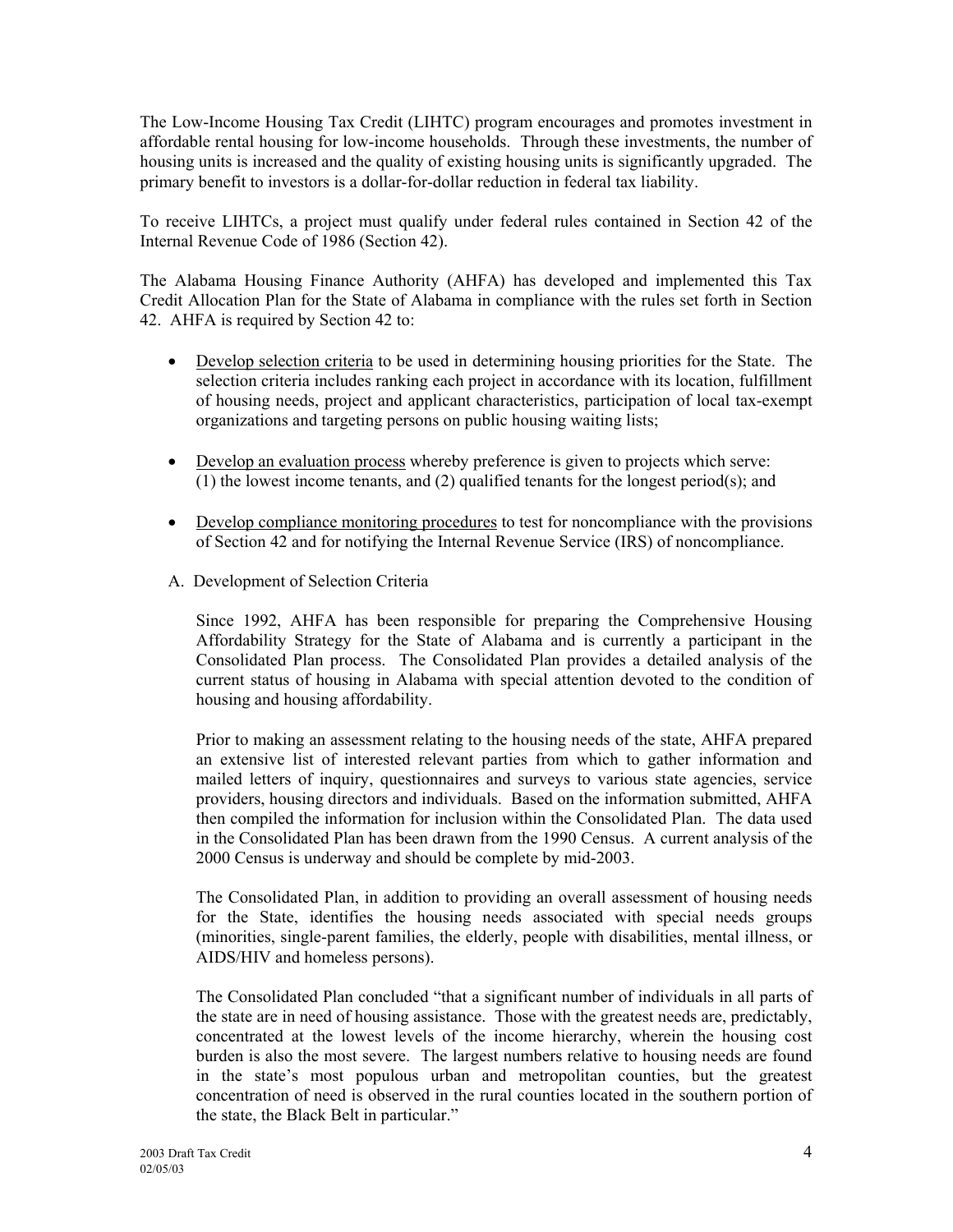Additionally, the Consolidated Plan has been updated with historical AHFA data, including a list of HOME and Tax Credit projects placed in service and/or committed by AHFA since the 1990 Census. Findings from the 2000 Census will dictate some additional updating of the state Consolidated Plan in the months ahead. The new Census data however is not expected to dramatically alter the state's affordable housing priorities. Great unmet needs still exist and AHFA will use available resources to address them.

While state HOME funds and LIHTCs provide hundreds of traditional affordable housing units across Alabama each year, the overwhelming majority of beneficiaries have been families and, in some cases, the elderly. Meeting those needs is consistent with Consolidated Plan findings and the need for additional family units and elderly units should remain strong for the unforeseen future.

B. Establishment of Housing Priorities

AHFA has established certain housing priorities to be used in the distribution of Tax Credits. In establishing these housing priorities for the 2003 allocation cycle, AHFA seeks to promote:

- Projects that add to or significantly upgrade the existing low-income housing stock;
- Projects which, without Tax Credits, would not likely set aside units for lowincome tenants;
- Projects which use additional assistance through federal, state, or local subsidies; and
- Balanced distribution of Tax Credits throughout the state in terms of geographical regions, counties, urban area, and rural areas.
- C. Project Selection Criteria

In accordance with Section  $42(m)(1)(a)(ii)$  of the Internal Revenue Code, AHFA is required to notify the chief executive officer (or equivalent) of the local jurisdiction within which an applicant has submitted an application for funding using the Low-Income Housing Tax Credit program. AHFA is required to provide such individual a reasonable opportunity to comment on the project. Comments made by the executive officer will be considered by AHFA, along with other market information, to determine the feasibility or viability of the project.

While a lack of expressed support does not mean that the project is necessarily opposed by the community, more consideration is given to projects which are able to demonstrate support from the communities they will ultimately serve. AHFA recognizes that having community support can also reduce the "NIMBY" (Not-In-My-Backyard) issues that may accompany an affordable housing project.

AHFA is required to evaluate each application to determine which projects should receive tax credits. Applicants must complete the following basic steps:

1. A complete application must be submitted to AHFA. The application package contains a checklist outlining items necessary to complete the application. The application is deemed complete if all pages are submitted on original forms with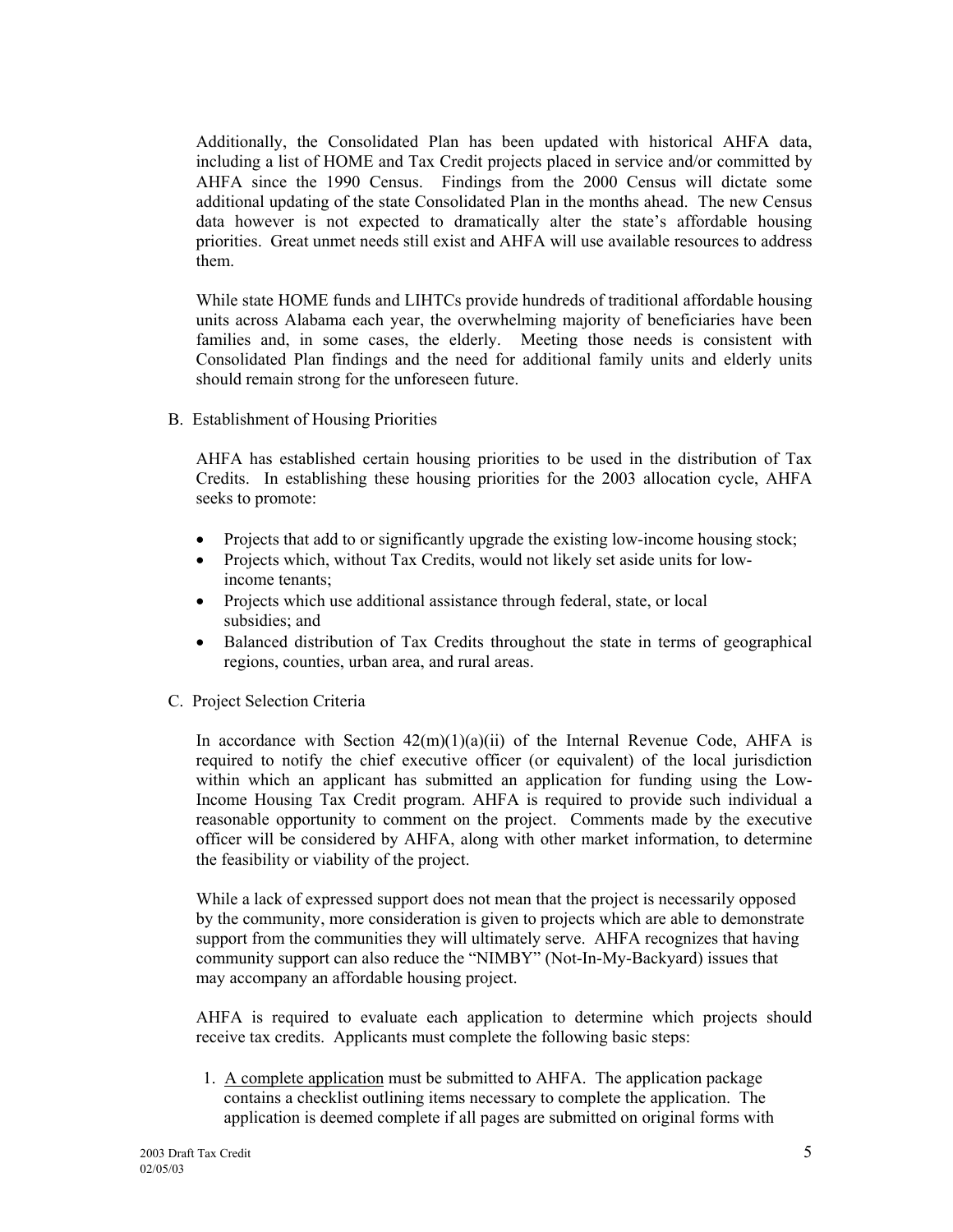original signatures, legible, and all applicable spaces are fully completed. All AHFA provided forms/documentation (see application checklist) must be submitted with the application in original form with original signatures. These forms/documentation must be submitted in numerical order behind the index pages, which are included in the application package. The application should not be in a binder or spiral binding. Failure to meet any of the above instructions will result in point deductions in the Point Scoring System (see Section III (B)(1)). If an application remains incomplete after notification by AHFA of the missing documents and expiration of the time allowed for submission of said items, the application will be rejected, and no further consideration will be given.

2. Qualified multifamily residential rental projects must meet the basic occupancy and rent restrictions required of Section 42.

When Tax Credits are combined with HOME funds the project must meet the occupancy and rent restrictions required in Section 42 and the HOME regulations, whichever is more restrictive.

Residential rental projects must be on a single site or contiguous sites. Sites *may be considered* contiguous if separated only by one neighborhood street. Mobile homes and scattered site developments do not qualify. Intermediate care facilities, group homes, and congregate care facilities are not allowed. In addition, any residential rental unit that is part of a hospital, nursing home, sanitarium, lifecare facility, or intermediate care facility for the mentally and physically handicapped is not for use by the general public and is not eligible for Tax Credits under Section 42. Projects with combined HOME funds and Tax Credits must contain no more than 56 units. Further, projects applying for Tax Credits must contain no fewer than 12 units. An exception to this requirement will apply if the project is a proposed HUD or USDA Rural Development rehabilitation.

 All residential rental units must be under common ownership, deed, financing and property management.

Applicants cannot submit more than one phase of the same project in the same application cycle.

- 3. Market feasibility. The proposed rental project must meet basic market feasibility requirements. A market study conducted by an independent third party market analyst must, at a minimum, document the following criteria. **Please refer to the AHFA's Market Study Certification Form that is included in the application package for detailed market study requirements.**
	- a) Project's market area;
	- b) Supply analysis;
	- c) Demand analysis;
	- d) Market feasibility of the proposed rent structure;
	- e) Analysis of the relationship between supply and demand; and
	- f) Summary of salient facts and conclusions.

*The applicant must provide a market study demonstrating an adequate market for the proposed units. If AHFA does not agree with applicant's market study or feels*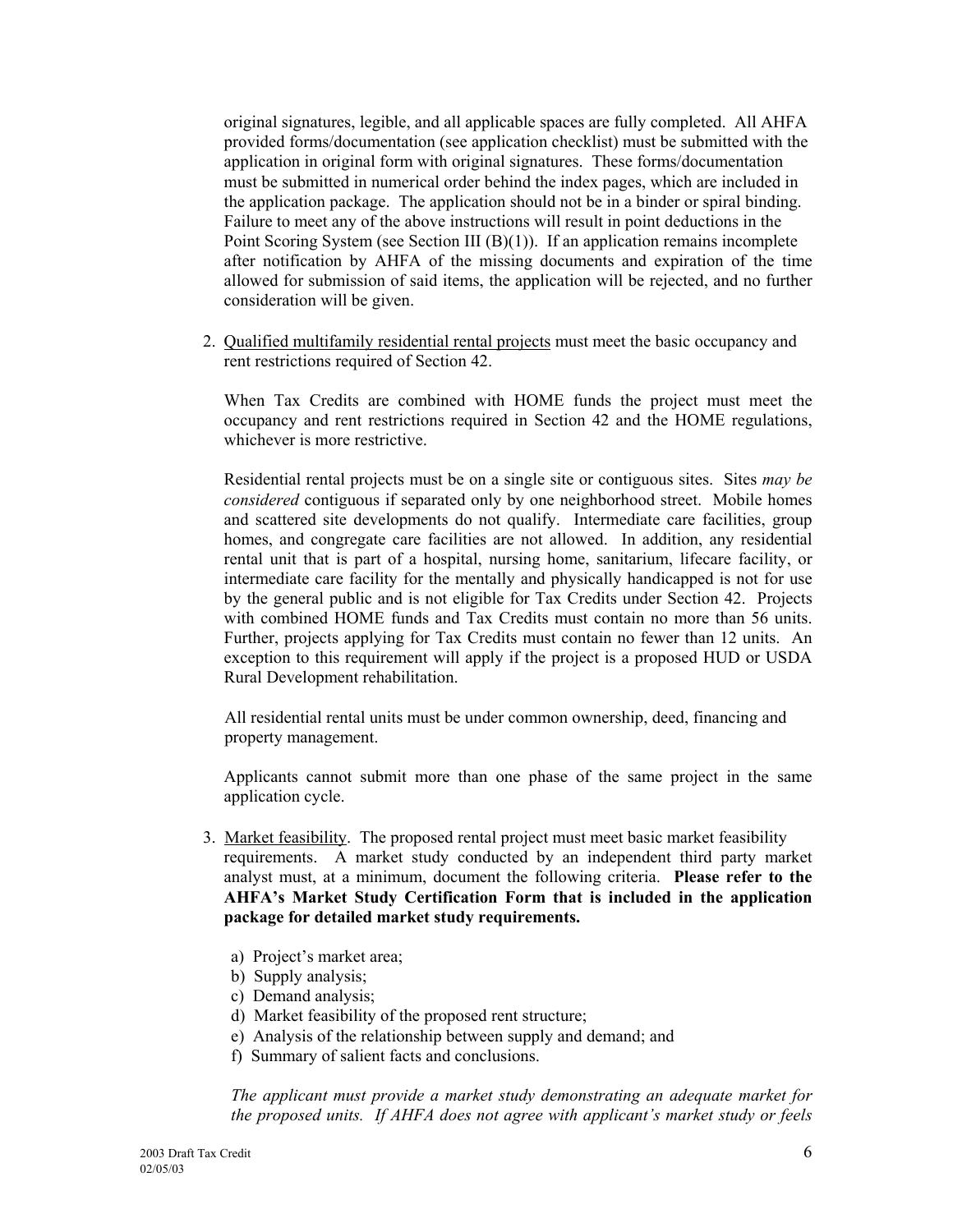*that the proposed project would adversely impact existing projects or create excessive concentration, AHFA reserves the right to obtain, at the applicant's expense after prior notice, a market study or other information from an independent consultant for AHFA's consideration in resolving the matter.*

- 4. Financial feasibility. The project must meet certain financial feasibility requirements. See Section II E (1)(c)(page 9) of this Tax Credit Allocation Plan.
- 5. Prove adequate infrastructure capacity within the city (or county) in which the proposed project is/will be located.
- 6. Likelihood of sustained 15-year compliance with Section 42.
- D. Amendments

AHFA is entitled to amend this Tax Credit Allocation Plan, including compliance monitoring provisions, as required by the promulgation or amendment of Section 42, HOME Rules and Regulations, or both, from time to time. Such amendment(s) are expressly permitted and the making of such amendment(s) will require a public notice.

E. Future-Year Binding Commitments

AHFA reserves the right to issue reservations for future year Tax Credit allocations.

#### **II. AHFA ALLOCATION PROCESS**

A. Application Cycles

The dates of application cycles will be determined by AHFA on an annual basis. All individuals who have requested to be on the mailing list (see Section II B) will receive notification of the cycles by mail. Notice of the cycle will also appear in *The Birmingham News*, *The Huntsville Times*, *The Mobile Press Register* and *The Montgomery Advertiser*.

Persons wishing to apply for Tax Credits must request and complete the AHFA Multifamily Funding application. Applications may be obtained by letter request. All correspondence and inquiries are to be directed to the following:

| Alabama Housing Finance Authority |                              |
|-----------------------------------|------------------------------|
| Attn: Multifamily Division        | Phone Number: (334) 244-9200 |
| P. O. Box 230909                  | Fax Number: (334) 244-9214   |
| Montgomery, Alabama 36123-0909    |                              |

Applications received during a cycle will be evaluated on a competitive basis. A \$500.00 non-refundable fee must accompany the application. The fee must be in the form of a cashier's check or certified funds.

*Please note: Regardless of the funding decisions, the application fee is nonrefundable.*

AHFA may, at its discretion, allocate Tax Credits without the use of application cycles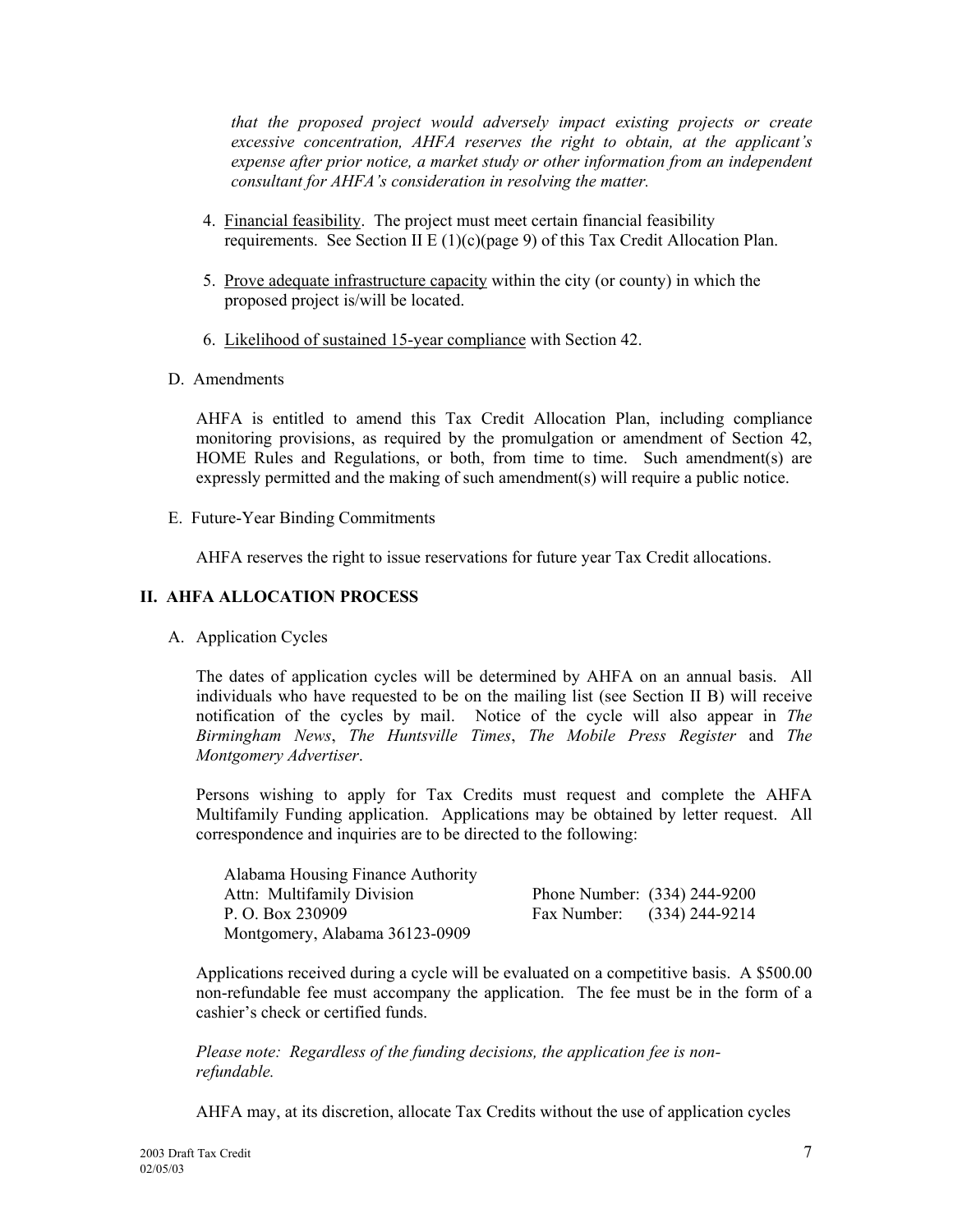or the point scoring system to:

- Any project receiving State HOME funds;
- Any project financed by tax-exempt bond financing;
- Any project financed by HUD's HOPE VI Program;
- Any project placed in service that has already received a Tax Credit allocation, has a final cost certification that indicates the need for additional allocation, and has been approved for additional credits by AHFA; and
- Any other program(s) deemed eligible by AHFA.

However, owners for the projects listed above may be required at AHFA's discretion to submit a complete application and be subject to AHFA's threshold items and AHFA's underwriting and cost requirements in order to be considered for a Tax Credit allocation or additional allocation.

B. Mailing List

AHFA's mailing list is updated annually. Therefore, anyone not on the AHFA's mailing list and wishing to receive notifications of application cycles and other related AHFA activities must request to be placed on the mailing list. That *written* request must be sent to the aforementioned address. AHFA will contact everyone on the mailing list each year to request updated information and to determine if anyone wishes to be removed from the mailing list.

C. Application Threshold Requirements

Although AHFA recognizes that each application submitted is different, certain standard requirements **must be** met by all applicants before the application can be considered. These include:

- 1. Site Control. If the applicant does not already own the property for which funds are requested at the time of application, the applicant must have site control as evidenced by a purchase option. Because of regulations that impact the varying lengths of the approval process for each property, AHFA strongly suggests that the applicant secure, at a minimum, a six-month purchase option with an option to renew for an additional six months.
- 2. Proper Zoning. The applicant must provide evidence that the property owned/to be owned is properly zoned and consistent with the proposed project's use. (AHFA does not consider the property zoned if contingent upon further city meetings, approvals and/or advertisement.) Evidence must be in the form of a signed statement from the local jurisdiction where the property is located.
- 3. Market Study. The applicant must provide a market study conducted by an independent third party market analyst with a signed Certification of Market Study Requirements Form provided by AHFA in the application package.
- 4. Certification of Consistency with the Consolidated Plan. **(HOME/Tax Credit only)** If the proposed project is in an area that is covered by a local Consolidated Plan (see instructions for list), the applicant must have the certification of consistency completed by an authorized official of the participating jurisdiction. If not, the project will be under the State of Alabama's Consolidated Plan and a letter will not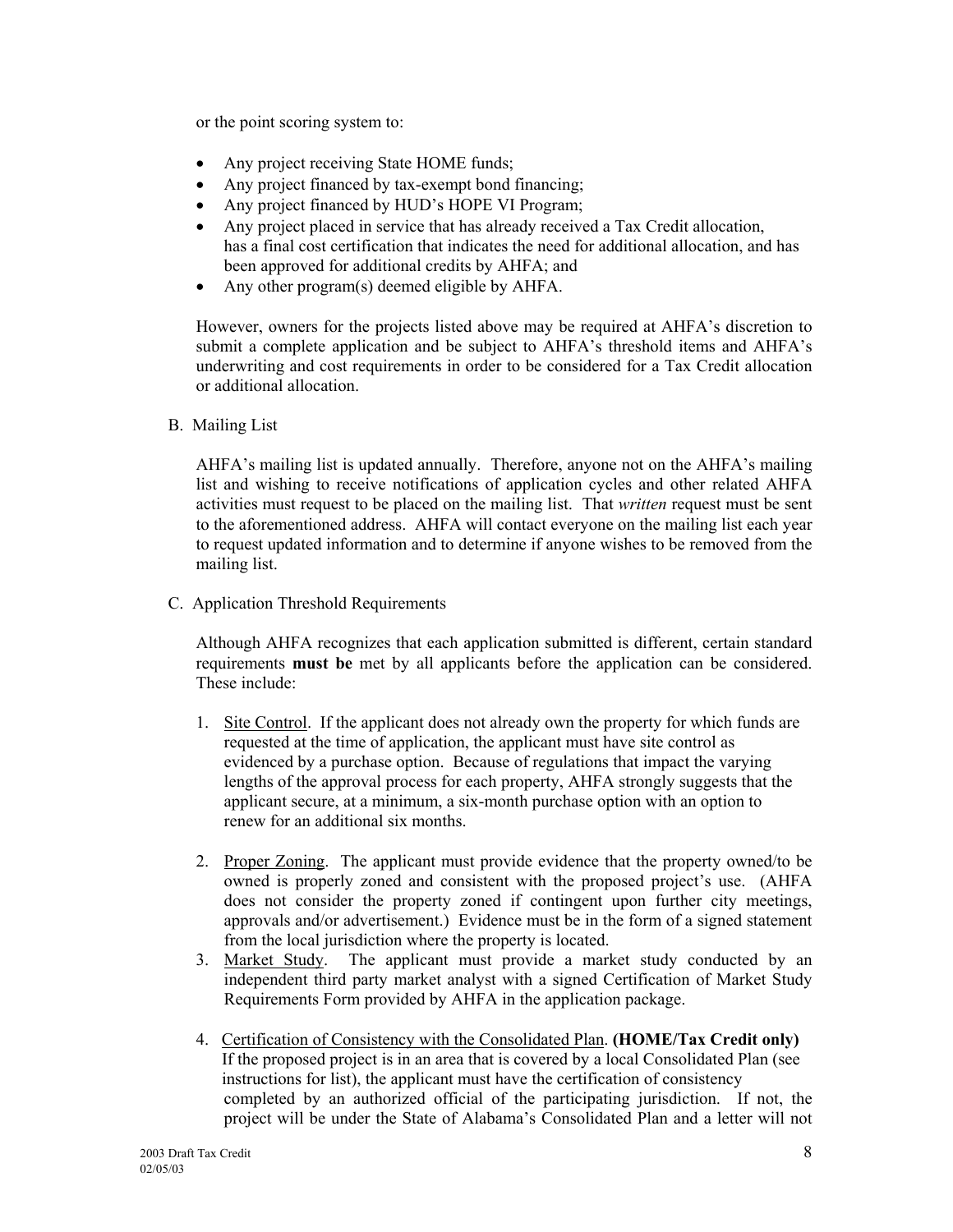be required. *Applications applying for Tax Credits only do not have to provide certification.*

- 5. Design Quality Standards. All projects are required to meet **AHFA's Design Quality Standards, (Addendum A).** These are minimum standards. AHFA will permit projects to exceed these standards. Each applicant may construct the proposed project in a manner that reflects applicant goals or that exceeds local building codes.
- 6. Minimum Rehabilitation. The minimum rehabilitation threshold is \$6,000 in hard construction costs per qualified low-income unit.
- 7. Flood Certification. The applicant must provide a completed FEMA Standard Flood Hazard Determination Form from a nationally recognized flood data service or from a licensed surveyor that no portion of the property is located within the 100-year flood plain.

*Any applicant applying for a Tax Credit allocation for a project financed with taxexempt bonds, does not have to compete in the point scoring process. However, the application must meet all of the Tax Credit Allocation Plan's required threshold items and AHFA's underwriting and cost requirements.*

D. Negative Actions

Should the following actions occur after the application has been submitted to AHFA, consideration for the application will terminate:

- a) Site change;
- b) Change in ownership--a change in the parties involved in the ownership entity (e.g., addition of a new general partner or removal of an existing general partner) without prior written consent of AHFA;
- c) Change in syndication structure--a change in the role of the syndicator or in the distribution of funds/allocation to others through syndication as stated in the application without prior written consent of AHFA;
- d) Change in unit design, square footage, unit mix, number of units, number of buildings, etc. (unless changes are required by local regulatory codes);
- e) Change in the general contractor without prior written consent of AHFA;
- f) Change in the management company without prior written consent of AHFA;
- g) Change in the architect without prior written consent of AHFA;
- h) Instances of excessive or flagrant non-compliance on applicant's existing projects;
- i) Any staff or development team member (listed in the application) who is presently debarred, suspended, proposed for debarment or suspension, declared ineligible or voluntarily excluded from any transactions or construction projects involving the use of federal funds or Low-Income Housing Tax Credits;
- j) Applicant has a project with AHFA that is in foreclosure or has been foreclosed; and/or
- k) Any material adverse change relating to the project or owner or any factual information supplied in connection with the application proves to be incorrect or fraudulent.

The above list of negative actions is not all-inclusive. The application package itself will list other necessary requirements.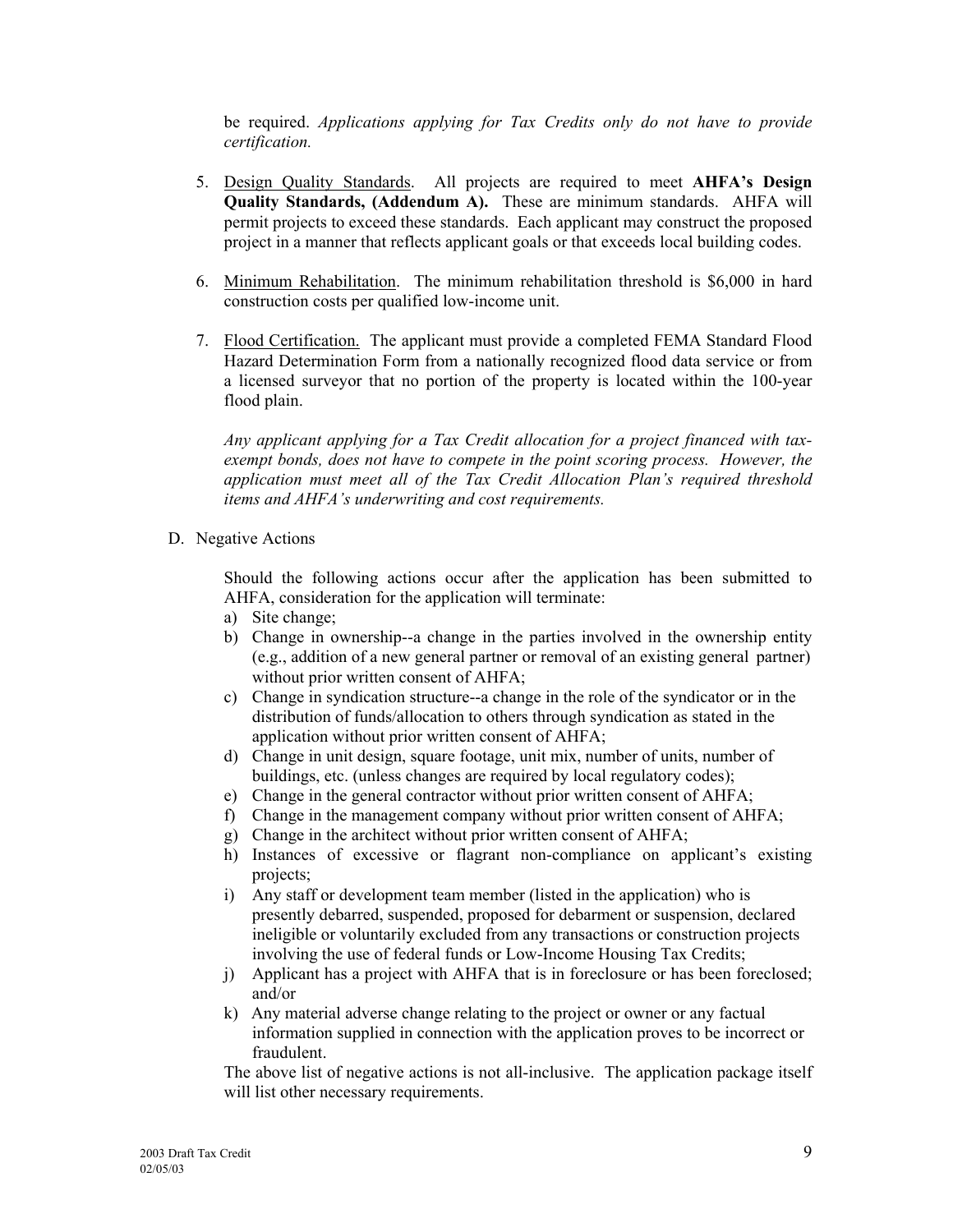- E. Application Evaluation
	- 1. Process of Evaluation. Each application submitted will be subject to the following evaluations:
		- a) Completeness. Applications will first be examined for completeness. Should an application not be complete as defined on page 5, Section C, Part I of this Tax Credit Allocation Plan, it will receive point deductions. If the application is still incomplete after time has been given to submit the missing or deficient items, the application will be rejected, and no further consideration will be given.
		- b) Point Scoring System. Once the application is checked for completeness, the application will be further evaluated using the Point Scoring System included in Section III.
		- c) Financial Feasibility. Once the application is point-scored, the project will then be evaluated to determine its financial feasibility, including examining the market in which the project is located and performing an initial review of costs in connection with the proposed sources of funds.

AHFA will require a minimum debt service coverage ratio of 1.15 (1.05 in USDA RD properties) for Tax Credit development debt financing that would foreseeably result in foreclosure if not repaid. For purposes of this standard, debt service coverage is defined as the ratio of a property's net operating income (rental income less operating expenses and reserve payments) to forecloseable, currently amortizing debt service obligations. AHFA will determine the allowable operating expense based on historic and current Tax Credit properties' financial statements.

AHFA will require the project to establish and maintain throughout the compliance period a minimum operating reserve. The operating reserve will be an amount equal to six months of the projected first year operating expenses.

AHFA will require the project to establish and maintain throughout the compliance period a minimum replacement reserve of \$250 per unit annually (for seven years).

AHFA's determination of the appropriate amount of Tax Credits is not a representation or warranty as to the financial feasibility of such project, and may not be relied upon as such by the applicant, owner, developer, investor, lender or any other person.

The amount of equity capital (net syndication proceeds) contributed by investors to a project partnership shall not be less than the amount generally contributed by investors to similar projects in current market conditions. In the event that the project owner receives less equity capital than the amount, which should be obtained based on current market conditions, AHFA will underwrite each project

- at the current market rate. Any equity deficits will become the responsibility of the owner to contribute.
- d) Credit Worthiness. AHFA will perform credit investigations of the individuals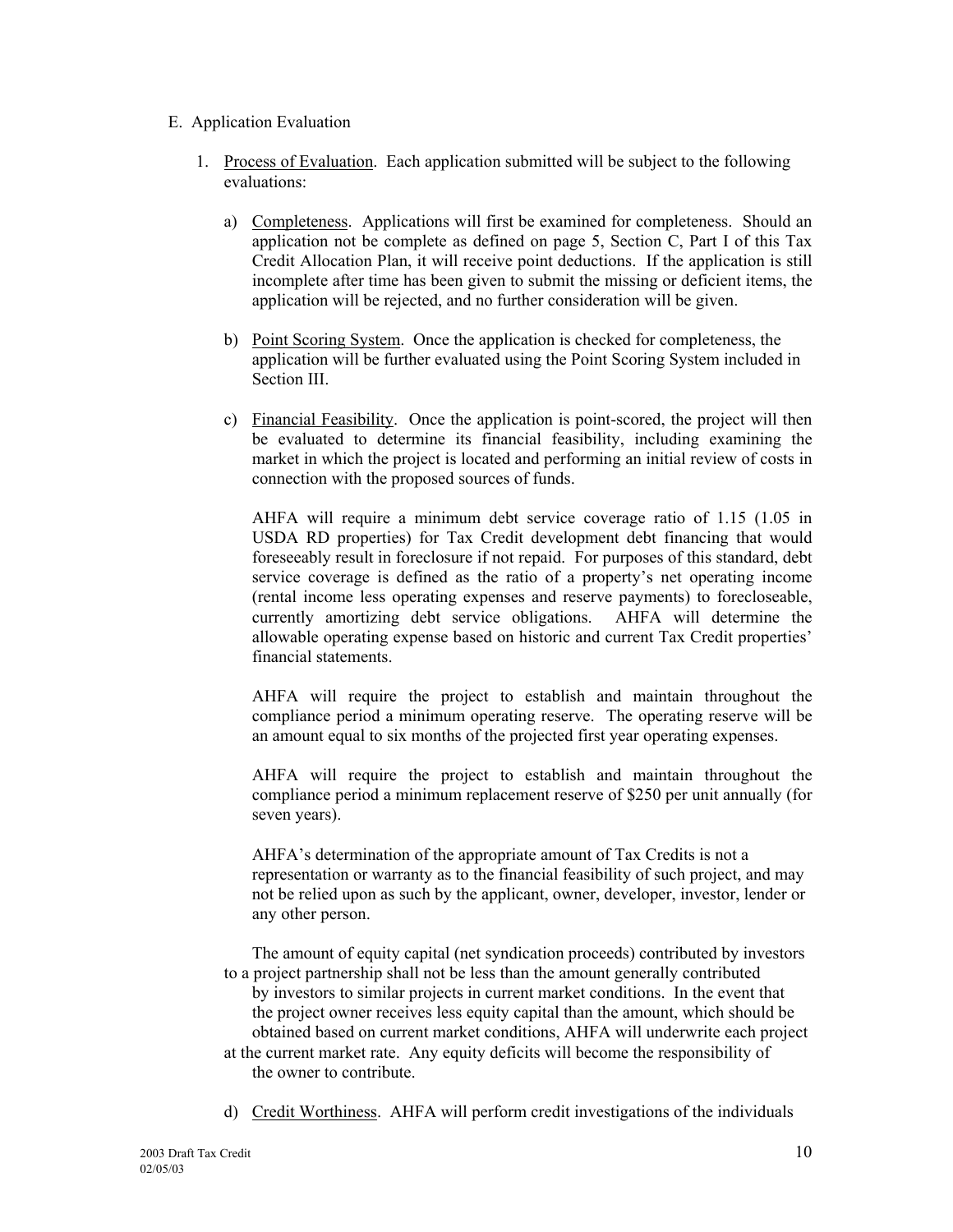and trade reports of business involved in the development and operation of the project. If these reports prove to be less than satisfactory, the application may be rejected.

e) Reasonableness of Project Costs. Any line item costs, square footage costs or total unit costs exceeding a range of reasonableness may be disallowed solely at the discretion of AHFA. Additional information and documentation (verified by AHFA and/or AHFA's designee) may be required to substantiate the reasonableness of the cost. Any allocation made will be determined using AHFA's assessment of cost.

AHFA requires a cost certification made by an independent CPA verifying that the owner has met the 10% test as required by the Carryover Allocation Agreement for Tax Credits. AHFA reserves the right to request certification or verification in a form acceptable to AHFA of any line item cost at any time between the application cycle and final allocation of the Tax Credit. When the project is placed in service, AHFA requires the final cost certification to be made by an independent CPA.

- 2. Frequency of Evaluation. Applications will be evaluated at least three times:
	- a) At submission;
	- b) When the allocation is made; and
	- c) When the project is placed in service.
- F. Developer and Builder Fees
	- 1. Developer Fee (New Construction and Rehab). The developer fee, which includes the developer's overhead and profit plus consultant fees and the owner's profit, should not exceed 15% of the total project costs (excluding the developer fee).
	- 2. Developer Fee (Acquisition). The developer fee on acquisition costs only will be determined based on the following scale:

|                                      | Maximum       |
|--------------------------------------|---------------|
| Per Unit Hard Construction Costs     | Developer Fee |
| \$6,000-\$8,000 rehab expenditures   | $5\%$         |
| $$8,001-\$10,000$ rehab expenditures | 10%           |
| \$10,001 and over rehab expenditures | 15%           |

*The acquisition fee on Rural Development projects will be capped at 8%. A capital needs assessment will be required on all rehabilitation properties.*

- 3. Builder Fee. The builder fee, which includes builder profit and overhead, should not exceed 8% of the construction costs, excluding the fee. General requirements must be cost-certified and, as a general rule, should not exceed 6% of the total construction costs. Items included in general requirements will be consistent with HUD and USDA Rural Development regulations.
- 4. Identity of Interest. AHFA requires that the applicant identify the existence of an identity of interest with any other party to the project including the sale of real estate. "Identity of Interest" is defined by HUD and is repeated in the application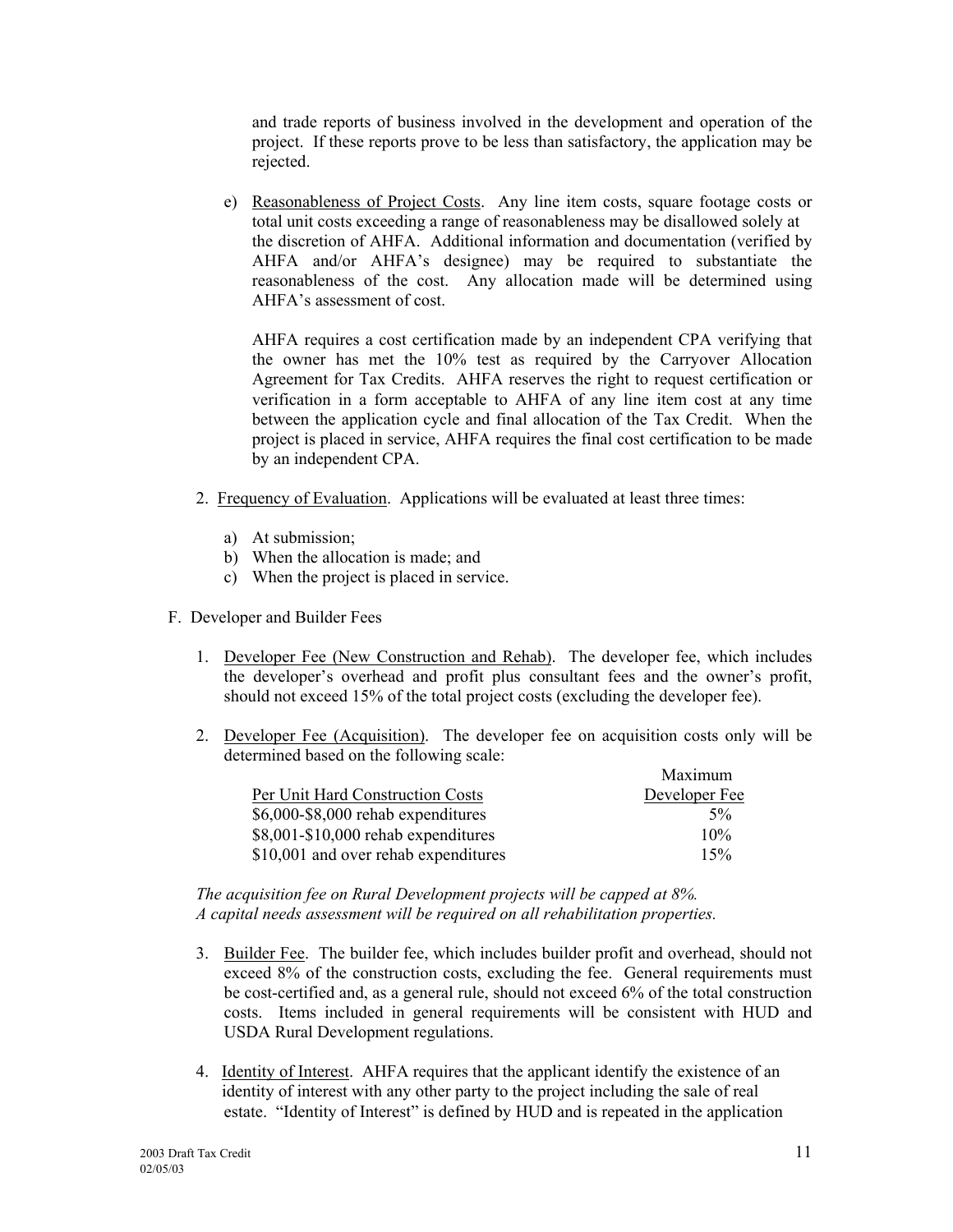instructions contained in the AHFA's Multifamily Funding Application package.

G. Tax Credit Allocations

Any Tax Credit allocation awarded will be calculated first by using AHFA's computed eligible basis.

- 1. Four Percent Credit. AHFA will compute the Tax Credit allocation at a maximum of 4% of AHFA's determined Eligible Basis if the project is (or will be):
	- a) A Federally Subsidized Project. A new building or substantial rehabilitation of an existing building shall be treated as federally subsidized for any taxable year if, at any time during such taxable year or any prior taxable year, there is or was outstanding any obligation the interest on which is exempt from tax under Section 103, or any below-market federal loan, the proceeds of which are or were used (directly or indirectly) with respect to such building or the operation thereof;
	- b) A HOME-Financed Project unless the owner elects to rent at least 40% of the units in the project to tenants at 50% of the area median income; and/or
	- c) Any Qualifying Acquisition.
- 2. Nine Percent Credit. The computed Tax Credit allocation will be a maximum of 9% of AHFA's determined Eligible Basis for any new building or substantial rehabilitation of an existing building that is not federally subsidized.
- 3. Ceilings. No single project will be allocated Tax Credits in excess of 12% of the state's 2003 credit ceiling, and no related entities, principals or individuals thereof shall be allocated Tax Credits in excess of 12% of the state's credit ceiling. Regardless of each individual owner's percentage of ownership in a project, 100% of the project's Tax Credit allocation will count towards all caps for all owners.

 There will be an exception to the project cap and owner cap for a development located in a Qualified Census Tract. This exception only applies to one project. There will be an exception to the owner cap for 4% Tax Credit projects.

 When Tax Credits are combined with HOME funds, no related entities, principals or individuals shall be allocated HOME funds in excess of 15% of the state's 2003 HOME fund allocation. Regardless of the percentage ownership in a project, 100% of the project's HOME fund allocation will count towards all caps.

H. Notification of Approval

The applicant will be notified of AHFA's decision in the form of a reservation letter. The Reservation Letter will outline actions by which owners, if they accept the terms, must abide. Failure to abide by the terms of the reservation will automatically terminate such reservation.

I. Progress Requirements After Reservation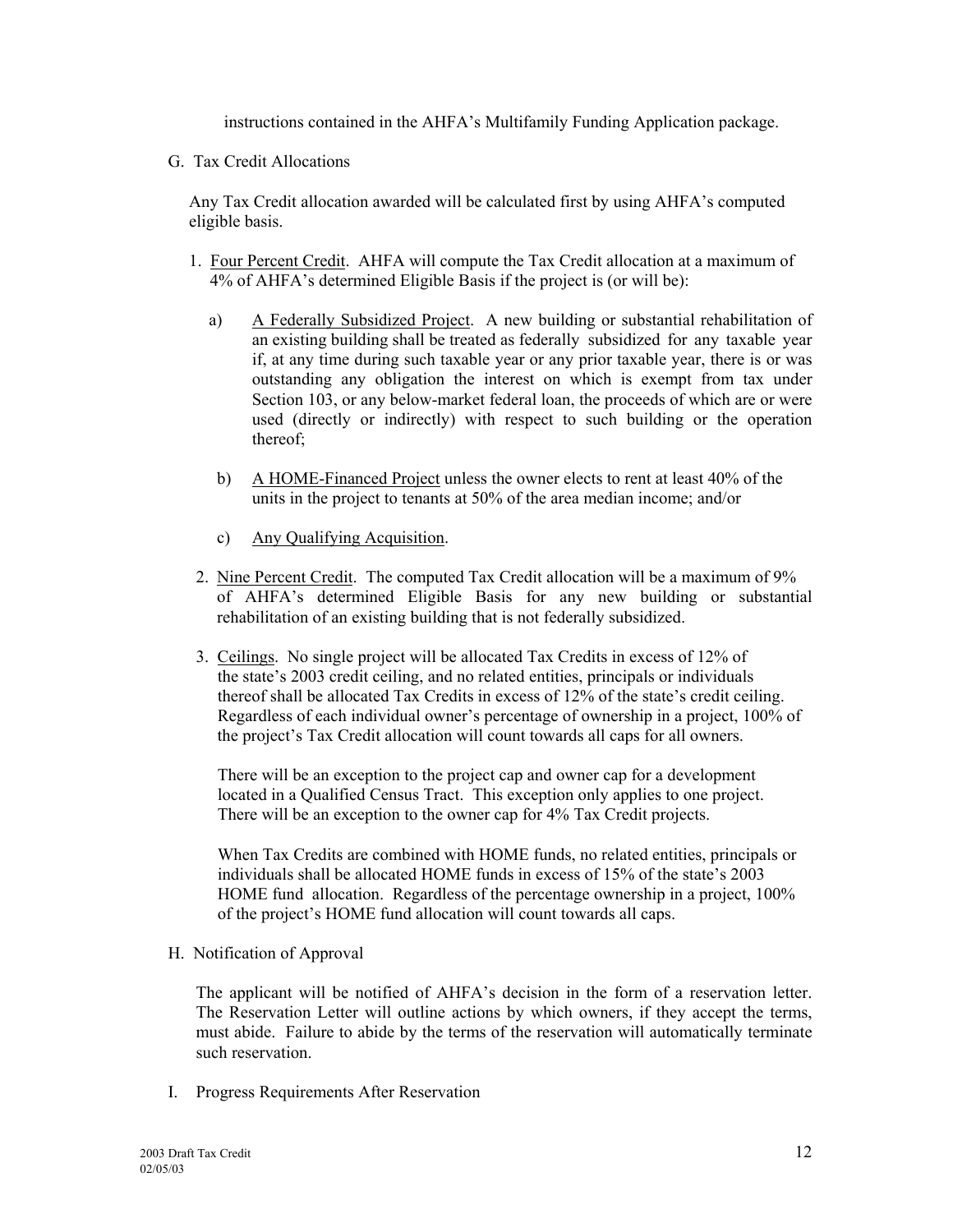From the date of the reservation, the applicant has the outlined time constraints set forth below in which to obtain the following items. Failure to comply with any one of the items may cause the reservation to be automatically terminated:

- 1. Within 10 days of the date of the Reservation Letter, the applicant must:
	- a) Submit the Certificate of Existence from the Secretary of State (must be dated prior to execution of the reservation letter).
	- b) Submit the original executed Reservation Letter acknowledging acceptance of the terms and conditions.
	- c) Remit a cashier's check or certified funds in an amount equal to 10% of the first years Tax Credit allocation.
	- d) Carryover Allocation Agreement.
- 2. Within 30 days of the date of the Reservation Letter, the applicant must:
	- a) Submit a legally binding commitment for construction and permanent financing which details the specific terms of funding and repayment and is not subject to further approval of the creditor's board or credit committee.
	- b) Submit an executed binding commitment for syndication in form and content acceptable to AHFA.
	- c) Submit evidence that an application for a Site Appraisal and Market Analysis (SAMA) or Multifamily Accelerated Process (MAP) has been made if the project is to be financed by HUD.
	- d) Syndicator Relevant Experience Form in an AHFA provided form.
- 3. Within 60 days of the date of the Reservation Letter, the applicant must:
	- a) Provide final stamped plans and specification.
	- b) Provide a site specific soils report.
	- c) Provide a Certified Survey bound within the Plans and specifications.
	- d) Provide standard form of agreement between owner and the architect.
	- c) Provide the utility letters.
- 4. Within 90 days of the date of the Reservation Letter, the applicant must:
	- a) Provide certified organizational documents.
	- b) Provide a copy of the complete to-be-built appraisal.
	- c) Provide phase I environmental.
	- d) Provide construction cost Estimate summary.
	- e) Provide detailed construction schedule.
	- f) Provide standard form of agreement owner and contractor (AIA form)
- 5. Within 120 days of the date of the Reservation Letter, the applicant must:
	- a) Submit a copy of executed construction note or agreement.
	- b) Take full possession of the site as evidenced by the warranty deed.
	- c) Provide original recorded Declaration.
	- d) Submit a copy of the building permit.
	- e) Provide proof of construction commencement evidenced by copy of Owner's Notice to Proceed to project's General Contractor.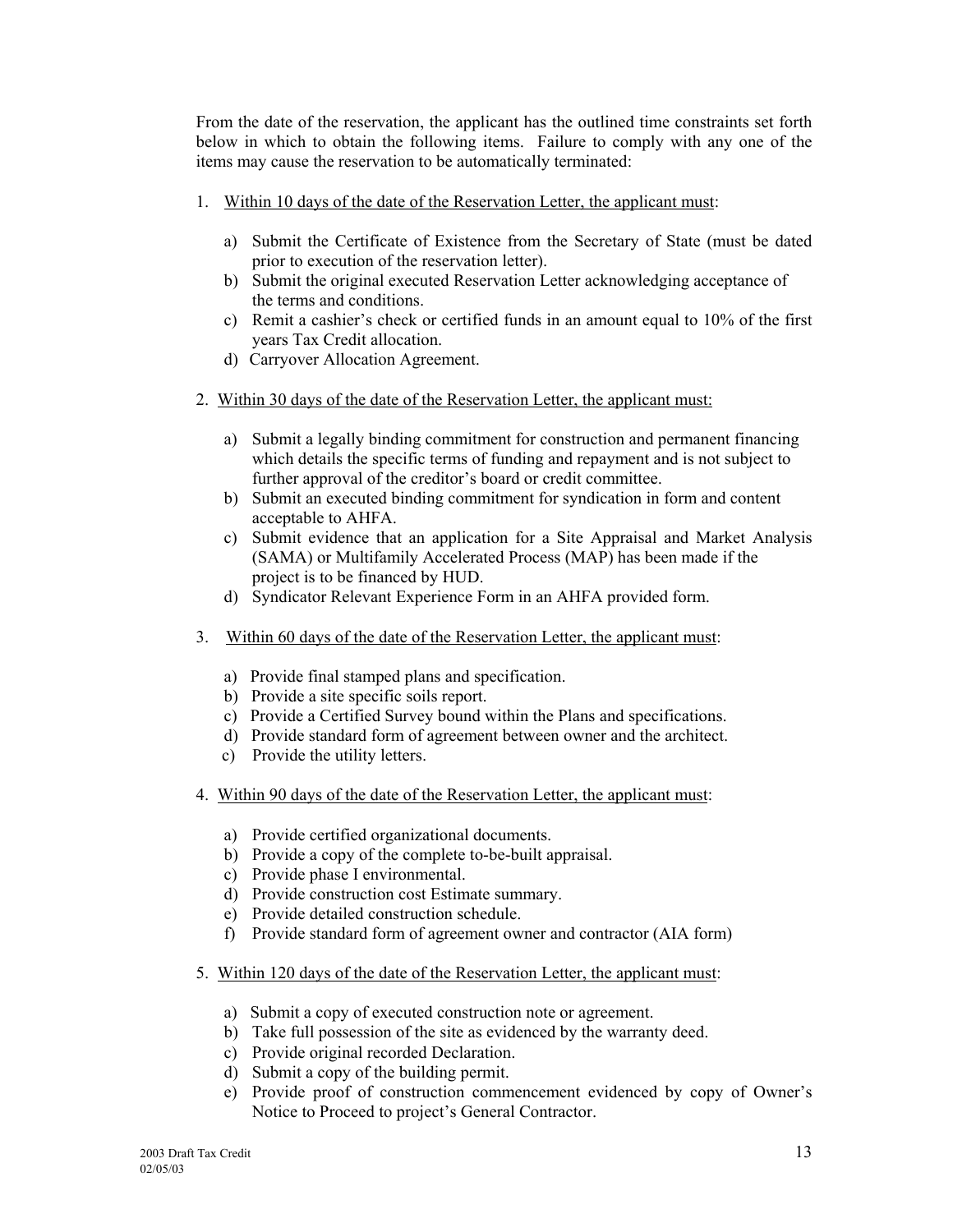- f) Provide Title Insurance Policy.
- 6. Within 6 months of the date of the Carryover Allocation, the applicant must incur more than ten percent (10%) of the reasonably expected basis in the project.
- 7. Within 60 days after the project is placed in service, the owner must provide AHFA with the Actual Cost Certification package.
- 8. Within the first-year credit period the owner must close the first mortgage and receive the IRS Form 8609 from AHFA.

*AHFA is under no obligation to issue 8609s for the current year if the package is received after December 2, 2003.*

J. Negative Action After Reservation until the Placed-in-Service Date

 Some actions on the part of the applicant will cause the reservation to be terminated: See Section II (D)(page 8) of the Tax Credit Allocation Plan.

K. Change in or Denial of Tax Credit Allocation

The evaluations listed in Section II  $(E)(2)$  of the Tax Credit Allocation Plan may result in a possible change in the amount of Tax Credits allocated to a project or denial of the total allocation altogether due, but not limited to, one of the following reasons:

- 1. Information in the application submitted is determined to be incorrect or fraudulent;
- 2. Conditions in the Reservation Letter are not met;
- 3. Changes in the actual cost of the project;
- 4. Applicant obtains additional subsidies or financing other than those disclosed in the application;
- 5. Additional syndication proceeds other than those disclosed in the application;
- 6. Subsequent regulations issued by U.S. Treasury or the IRS pertaining to Section 42; and/or
- 7. Applicant's failure to notify AHFA promptly of any material or adverse changes in the original application. Material or adverse changes include, but are not limited to, applicant's loss of site control, rights of way, ingress and egress, adverse change in the financial condition of the applicant, inability to perform tasks proposed in the application by the deadline set by the applicant and further set or agreed to by AHFA.
- L. Memoranda of Understanding

The Memorandum of Understanding ("USDA MOU"), executed August 14, 1997, between AHFA and USDA Rural Development, will apply to applicants seeking both Tax Credits and RHS loan assistance. USDA Rural Development will provide a copy of the USDA MOU to applicants for their guidance when combining assistance provided by both agencies.

The Memorandum of Understanding ("HUD MOU"), executed August 30, 2000, between AHFA and HUD, will apply to applicants seeking both Tax Credits and HUD loan assistance. The HUD MOU gives AHFA the authority to conduct the subsidy layering review to determine if excess federal funds are being used in the project.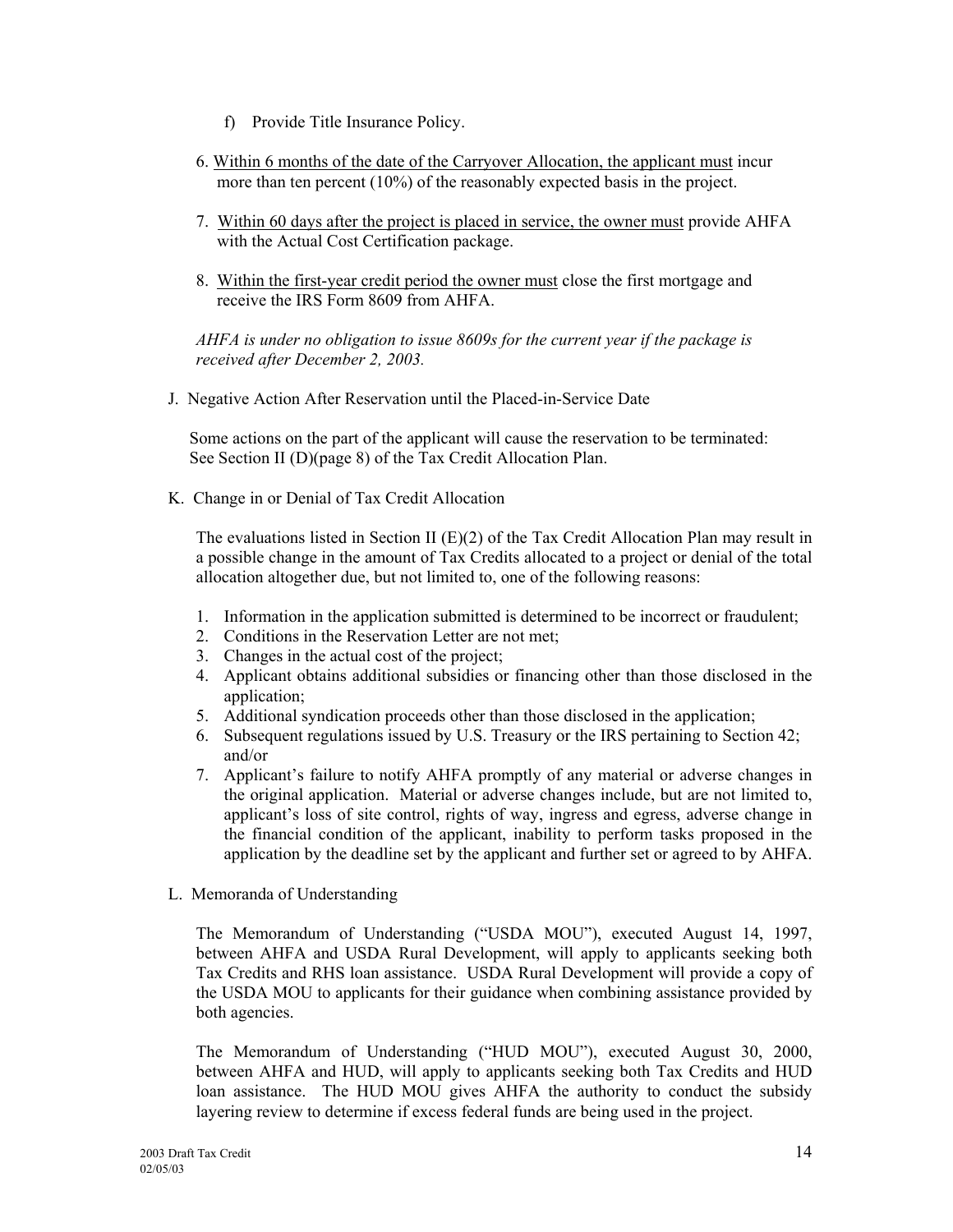#### M. Disclosure

AHFA will attempt to request all information necessary to make informed decisions regarding Tax Credit allocations. Therefore, it is in the best interest of everyone concerned with the process to disclose completely and accurately all information regarding each proposed project. AHFA acknowledges that errors and misjudgment sometimes occur and simply requests that the applicant notify AHFA of any errors that may occur upon discovery. Any modification made by the applicant to the final cost certification after AHFA has issued IRS Form 8609 is subject to a re-processing fee. Said modification must be acceptable to AHFA in order for the amended 8609 to be issued.

#### **III. POINT SCORING SYSTEM**

Through the point scoring system, AHFA will award points to projects that best meet the identified housing priorities for the State.

The point scoring system will rank each project in two categories. The ranking of the project will be determined by adding the two section scores together and deducting any points lost to get an overall project score. The point scoring system will largely determine which projects should be funded.

*Regardless of strict numerical ranking, the scoring does not operate to vest in an applicant or project any right to a reservation or allocation of Tax Credits in any amount. AHFA will, in all instances, reserve and allocate Tax Credits consistent with sound and reasonable judgment, prudent business practices and the exercise of its inherent discretion.*

*In the event of a tie between two or more applications, the application located in a county that has not received funds in the current cycle by a higher scoring application will be funded. However, if there still remains a tie, AHFA will conduct a drawing to determine the application that will be funded. The drawing will occur during AHFA's Board meeting in which the Tax Credit allocations are scheduled for consideration by the Board. An impartial person will be selected to draw. The owners of the application are not required to be present.* 

*AHFA reserves the right to deny a Tax Credit reservation to any applicant or project, regardless of that applicant's point ranking if, in AHFA's sole determination, the applicant's proposed project is not financially feasible or viable. Additionally, AHFA may recommend that a Tax Credit reservation be awarded out of the ranking order established by the points earned, based on the amount of Tax Credit allocation needed relative to the amount of funding available or the financial feasibility and /or viability of the project.*

*AHFA reserves the right to allocate credits in a manner that yields equitable distribution of credits throughout the State.*

#### **A. POINTS GAINED**

#### **1. Project Characteristics (Maximum 90 Points)**

a. Type of Construction (Maximum 29 Points)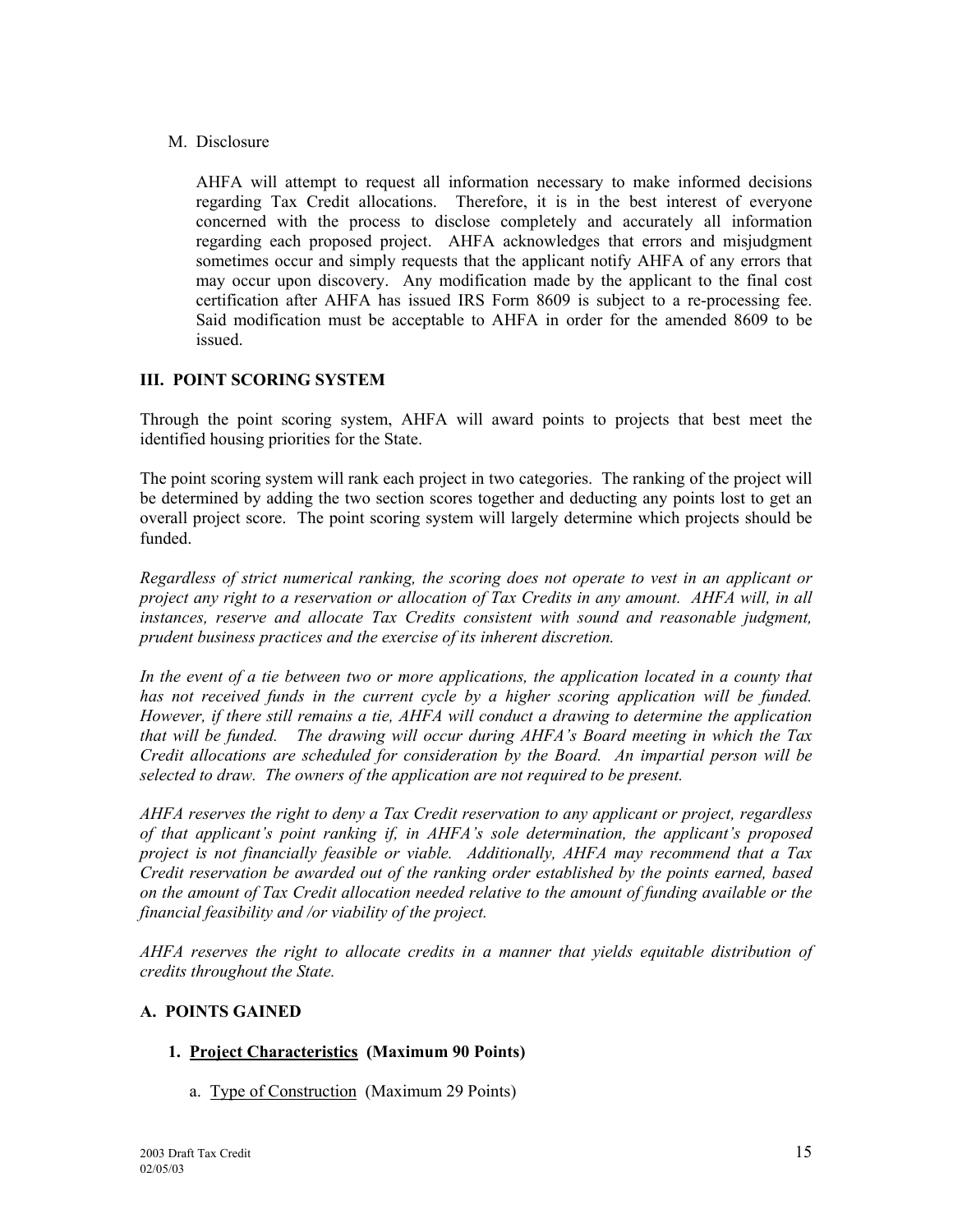- A maximum of 5 points (1 point each) will be given to projects which provide extra unit/project amenities such as common laundry facilities, washer/dryer connections in each unit, gazebo, community TV, etc. Refer to the application for distinction between an *extra* amenity and a *required* amenity.
- 3 points will be given for solid sod, which must provided a minimum of 20 feet from all sides of every building and between all buildings and paved areas. Landscaping around the building is allowed.
- 3 points will be given to projects that promote energy conservation by exceeding the standards of the Council of American Building Officials Model Energy Code, as verified by the project architect.
- 3 points will be given to projects that are designed and built to exceed a 15-year maintenance-free exterior standard, as verified by the project architect.

#### *New Construction Projects Only*

- 3 points will be given for all on-site paved areas, which must be concrete (a soils report prepared by a geotechnical engineer is required).
- 3 points will be given for a 30-year roof as evidenced by manufacturer's warranty.
- 3 points will be given for storm windows and insulated exterior doors or Thermal break insulated windows and insulated exterior doors.
- 3 points for full brick/cementitious siding, stucco, or concrete masonry unit (CMU) products (no EIFS is acceptable). A minimum of 60% of each exterior wall of the building shall be brick. The remaining 40% can be cementicious siding, stucco, or CMU products. The CMU products must be decorative, textured, patterned, color core, or painted. All entry areas into the apartment including covered breezeways, porches, balconies, and patios must have brick, cementitious siding, stucco, or CMU to be considered full brick.
	- 1. *One story buildings* Full brick is defined as "brick exterior facades from finished grade elevations to eave line."
	- 2. *Two or more story buildings* Full brick is defined as "brick exterior facades from finished grade elevation to the bottom of the second floor windows."
- 3 points will be given for underground utilities.

#### *Rehabilitation Projects Only*

• 3 points will be given for replacing existing roof with a 30-year roof as evidenced by manufacturer's warranty.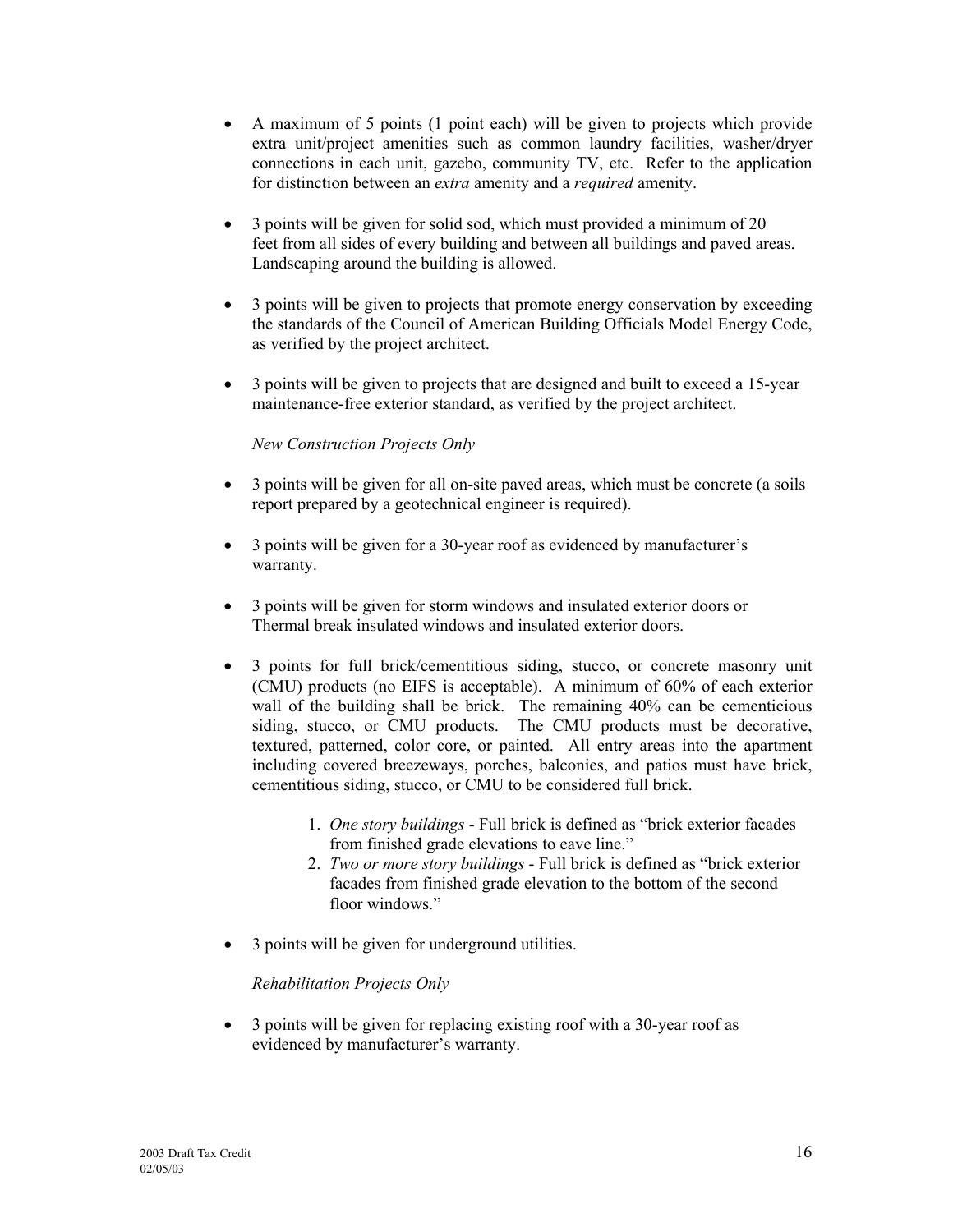- 3 points will be given for replacing all entry doors with insulated exterior doors and replacing all windows with storm windows or thermal break insulated windows.
- 3 points will be given for replacing all kitchen cabinets, countertops, and appliances.
- 3 points will be given for replacing all plumbing fixtures and water heaters.
- 3 points will be given for replacing all HVAC equipment.
- b. Rent Affordability (Maximum 24 Points)
	- 6 points will be given to projects which commit to renting 100% of the total units at the 50% rent level or fair market value, whichever is less throughout the compliance period. **This election only restricts the rents charged and does not effect or change the income election of the property.**
	- 5 points will be given to projects, which have a commitment for existing federal, state and municipal subsidies, Historic Tax Credits, FHLB, or other government assistance **(AHFA HOME funds are not considered for points)**. These subsidies should reduce the cost of the project or debt service. This may be achieved by providing donated land, low interest rate loans or long term financing. **(See Instructions for requirements)**
	- 5 points will be given to projects which have committed in writing to extend the low-income set-aside, at a minimum, five years beyond the 15 years required by law (minimum 20 year low-income set-aside).
	- A maximum of 5 points will be given if there is a commitment for rental assistance to the low-income units. Welfare, unemployment compensation, and Social Security payments are not eligible under this section.
		- ° 5 points (Project-based rental assistance, the assistance must be available for 100% of the qualified units and be based on the tenant's income. For example, USDA RD and HUD programs.)
		- ° 3 points (For owner-financed project-based rental assistance, the assistance must be at least an equivalent of \$50.00 per unit per month for a minimum of 25% of the low-income units (rounded up) for at least ten consecutive years.) *At the end of ten years, any unused funds should remain available to assist tenants throughout the compliance period.*
	- 3 points will be given to projects; which elect to designate 100% of the rental units for low-income housing tenants. *All tenants must be at or below 60% of Area Gross Median Income ("AGMI").*
- c. Special Needs Housing (Maximum 13 Points)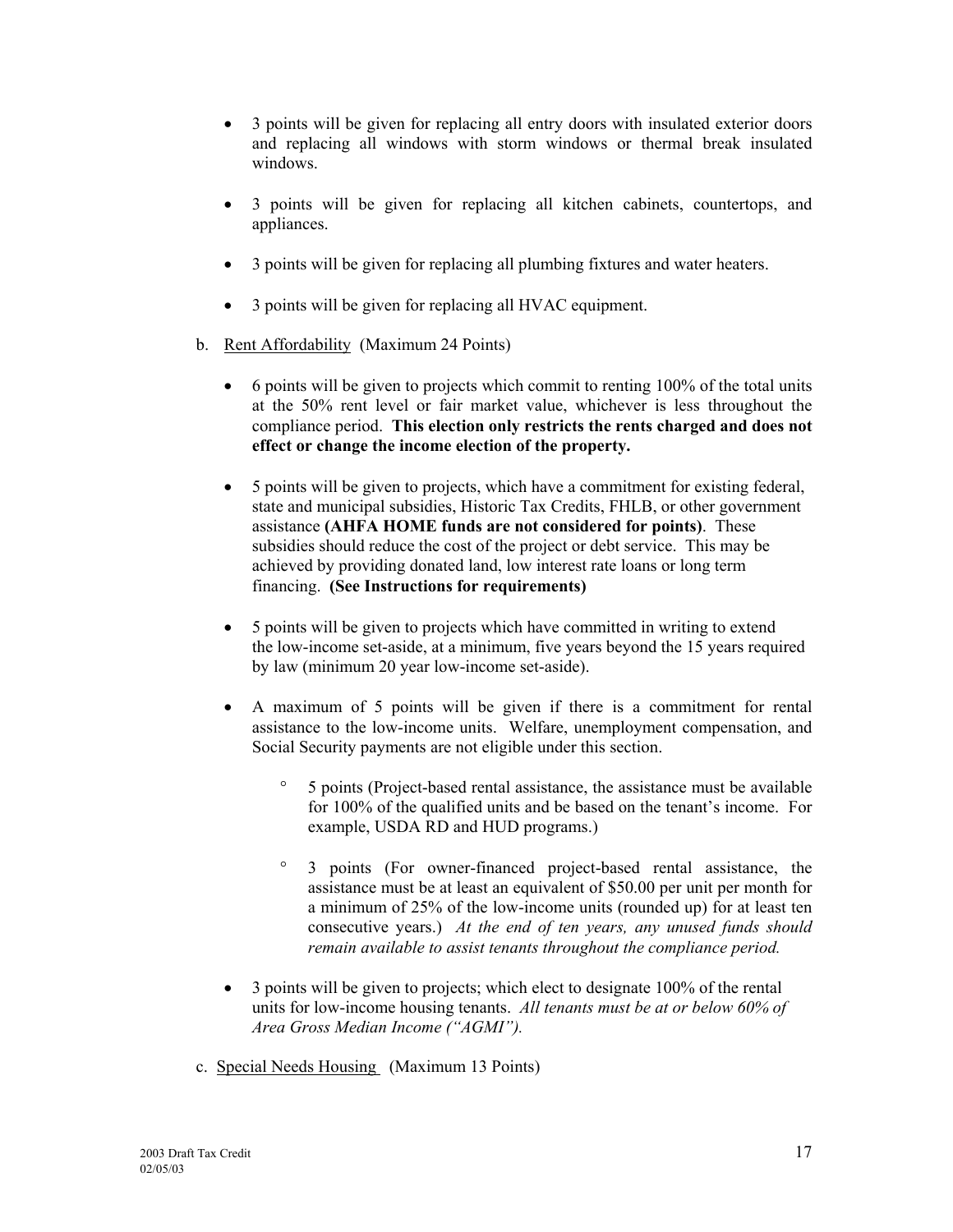- 4 points will be given to projects with 100% of the units in the project designed, equipped and set-aside for elderly, or people with disabilities.
- 4 points will be given to projects targeting low-income families (individuals with children) with a minimum of 15% of the units having three or more bedrooms. **(If an applicant chooses 100% elderly, the applicant** *will not* **receive points for three or more bedrooms.)**
- A maximum of 3 points (1 point each) will be given to applicants that provide services and/or activities for the tenants free of charge. In order for the service to be eligible for points, the owner must pay for the service, provide a place for the service, or provide transportation to the service. One point will be awarded for each fully completed Tenant Service form (see application package).
- 2 point will be given to projects which have committed in writing to target households on the public housing waiting list.
- d. Readiness Issues (Maximum 12 Points)
	- 4 points will be given to applicants with evidence of attendance at the AHFA sponsored HOME/Tax Credit Training Seminar. The attendant must be a member of the development team.
	- 4 points will be given for evidence that the applicant has secured construction and permanent financing sufficient to complete the project, as evidenced by a firm letter of commitment from a lending institution. The borrower must accept the commitments, if required by the lending institution. A general letter of interest or support is *not* a firm commitment. To be considered a commitment, the document must contain the terms, conditions, interest rate, disbursement conditions, security requirements, and repayment provisions and be signed by an authorized representative of the lending institution. The commitment may be subject to an allocation of Tax Credits or HOME funds. The commitment may not be subject to final credit approval by the lending institution.
	- 2 points will be given for dated and executed organizational documents.
	- 2 points will be given for evidence of availability of *all* utilities to the site or evidence that they will be provided electricity, gas, water, sewage, and telephone. *The sewage letter must state whether there is capacity to serve the proposed units.*
- e. Project Type (Maximum 10 Points)
	- 4 points will be given for rehabilitation of existing low-income housing (e.g. USDA RD and HUD). A minimum of \$10,000 per unit of hard construction cost must be completed in order to receive points.

• 3 point will be given for applicants that apply for a four-percent (4%) credit only. (The four-percent (4%) Acquisition credit does not qualify for the points)

> • 2 points will be given to HUD and USDA RD "distressed" properties. AHFA defines "distressed" properties as being in risk of foreclosure. A letter from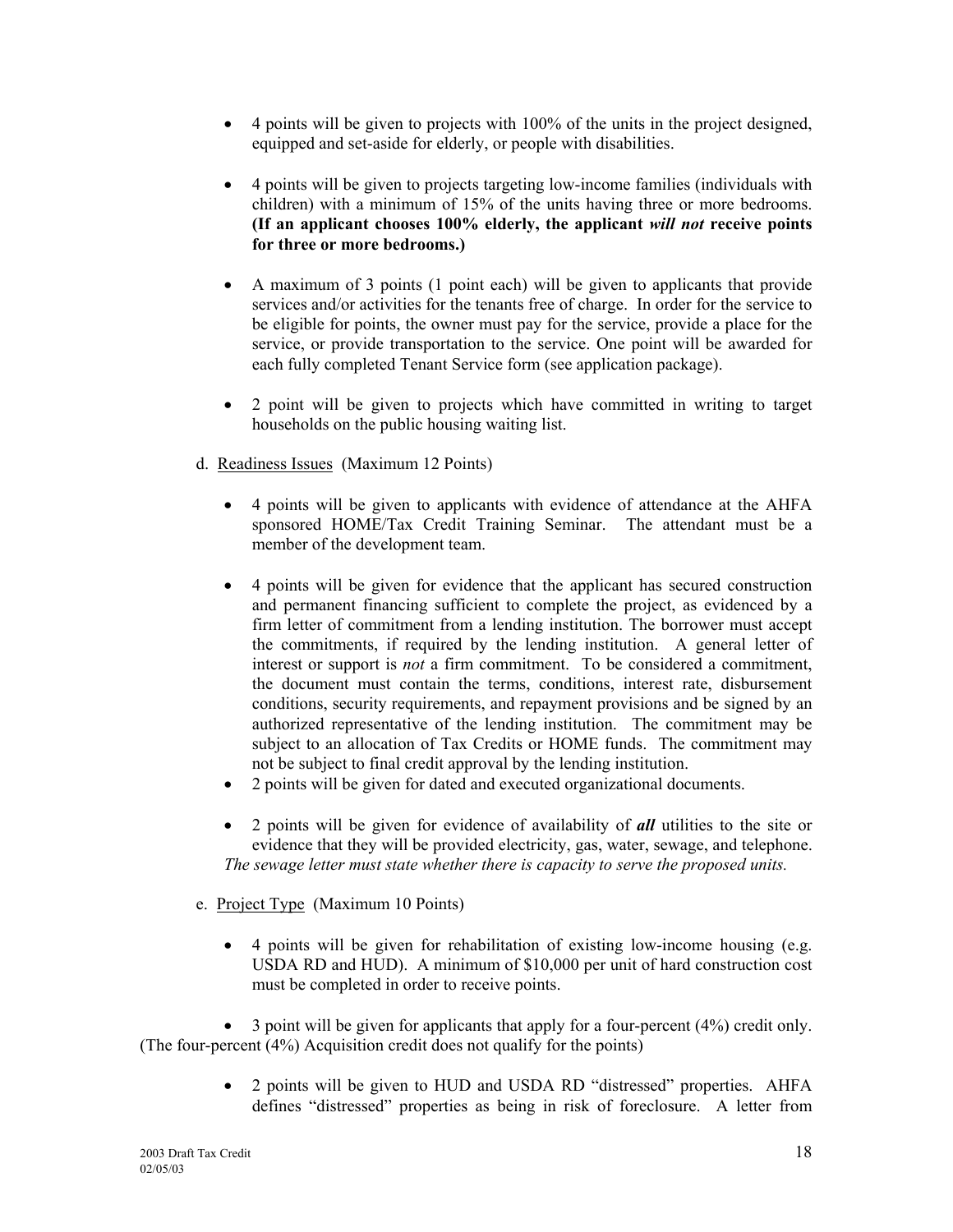HUD or USDA RD must be submitted with the application stating the reason property is "distressed".

- 1 point will be given for applicants that propose a project intended for eventual tenant ownership. The project must consist of single-family homes, duplexes, or townhomes to be eligible for points. Projects consisting of townhomes must be exactly 12 units to be eligible for points
- f. Location (Maximum 2 Points)
	- 2 points will be given to projects located in qualified census tracts, the development of which contributes to a concerted community revitalization plan. A copy of the written Revitalization Plan's applicable pages must be submitted with the application package.

#### 2. **Applicant Characteristics (Maximum 10 Points)**

- 4 points will be given to applicants with participation of minorities or women. To qualify for the points for participation of minorities or women the application must meet one of the following requirements:
	- a. Minorities or women have ownership in the project;
	- b. Minority- or women-owned business or individual(s) (is/are) listed as the developer on page 2 of the application;
	- c. Applicant/Owner guarantees at least 10% of the total building cost (line 19 of the Estimated Cost Certification) is awarded to minorityor women-owned businesses.

*In all cases the minority or female individual(s) must have at least a 50% ownership interest as the project's general partner or 50% ownership interest in the participating business to qualify for the points. These businesses include, but are not limited to, real estate firms, construction firms, appraisal firms, management firms, financial institutions, investment banking firms, underwriters, accountants, and providers of legal services. The name and address of the company and the anticipated contract amount must be listed at the time of application on the form provided by AHFA in the application package in order to receive the points.*

• A maximum of 3 points will be given to owners (individual(s), corporation(s), or in the case of a limited partnership, the general partner(s)) who have previous successful experience in the development of multifamily housing. The owner may include experience gained as an owner in another firm, but not as an *employee* of another firm.

> 3 points (3+ projects) 2 points (2 projects) 1 point (1 project)

• A maximum of 3 points will be given to applicants with sound experience as managing agents of **low-income** housing. This experience is defined by the highest number of units currently managed or has previously managed. Only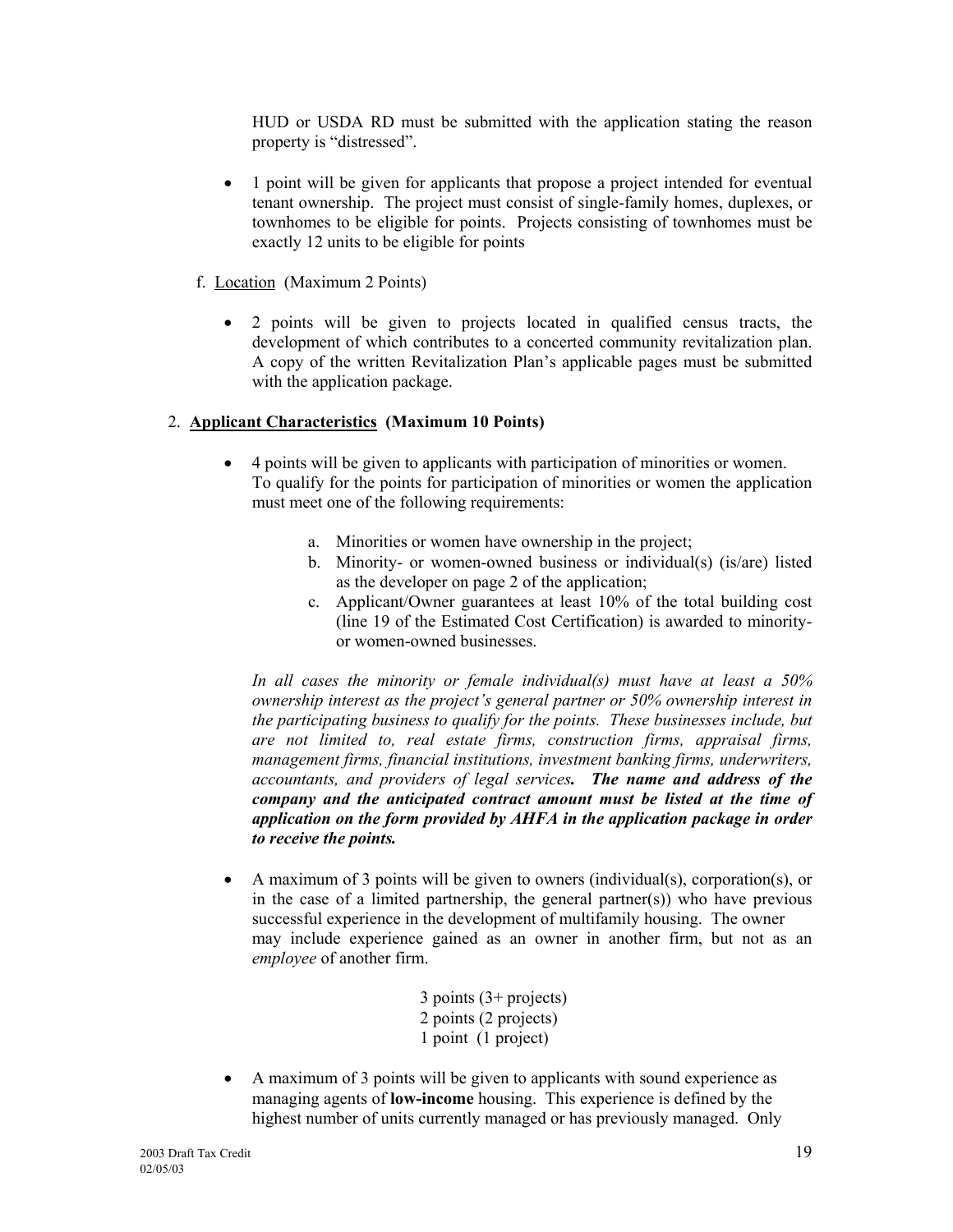those units in projects that are considered low-income units will be counted in this total.

> $3$  points  $(101+$  units) 2 points (49-100 units) 1 point (24-48 units)

#### **B. POINTS LOST**

1. Incomplete Application (No Maximum Points Lost)

**If threshold documentation is missing or a threshold requirement is not met at the time AHFA receives the application, the application will no longer be considered. AHFA may request a clarification of a threshold requirement and determine if complete at AHFA's discretion.** 

One (1) point per missing or incomplete document will be deducted from an applicant's score if AHFA, during the completeness check, must notify the applicant of any document(s), which must be submitted. If the documents are not received by the specified time, the application will no longer be considered.

2. Project Location (Maximum Loss of 9 Points)

#### **Point deductions for project location is cumulative to a maximum of 9 points.**

• 5 points will be deducted for applications located in counties that AHFA funded a project (excluding HOME only projects) in the 2002 application cycle. The applicable counties are:

| <b>Baldwin</b> | Cherokee   | Clarke     | Dallas    |
|----------------|------------|------------|-----------|
| Jefferson      | Lauderdale | Lee        | Limestone |
| Madison        | Marshall   | Montgomery | Morgan    |
| Pike           | Tuscaloosa |            |           |

• 3 points will be deducted for applications located in counties that AHFA funded a project (excluding HOME only projects) in the 2001 application cycle. The applicable counties are:

| Baldwin    | Calhoun   | Elmore    | Etowah     |
|------------|-----------|-----------|------------|
| Greene     | Jackson   | Jefferson | Lauderdale |
| Lee        | Limestone | Madison   | Marshall   |
| Montgomery | Morgan    | Pike      | Tuscaloosa |

• 1 points will be deducted for applications located in counties that AHFA funded a project in the 2000 application cycle. The applicable counties are:

| Autauga   | <b>Baldwin</b> | <b>Barbour</b> | Butler   |
|-----------|----------------|----------------|----------|
| Calhoun   | Colbert        | Crenshaw       | DeKalb   |
| Elmore    | Houston        | Lamar          | Lawrence |
| Limestone | Macon          | Madison        | Marion   |
| Mobile    | Monroe         | Morgan         | Perry    |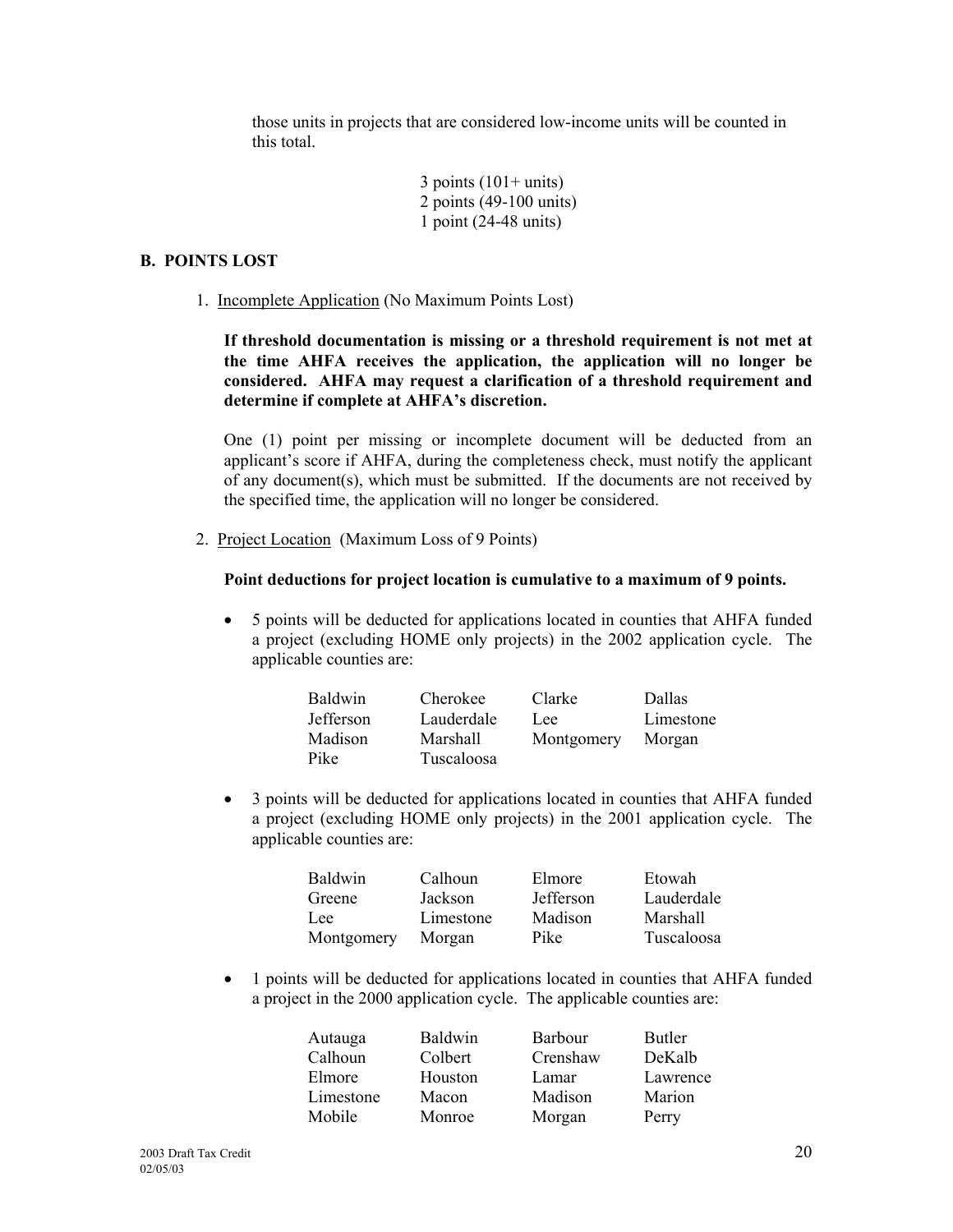Russell Talladega Walker Winston

**Applications for the rehabilitation of existing residential housing will not be subject to point deductions in any county.**

**AHFA will not consider an application that is submitted in Baldwin, Jefferson, Madison, Mobile, and Montgomery counties unless all AHFA 2000, 2001, and 2002 funded projects within a 3 mile radius of the proposed site have been placed in service and are 90% occupied at the time of application. Projects funded with Tax Credit only, Tax Credit combined with HOME funds, and tax exempt Bonds combined with Tax Credit will be considered within the 3-mile radius. Projects funded with HOME only funds will not be considered.** 

**AHFA will not consider an application that is submitted in a county (Excluding HOME only projects) that AHFA funded in 2000, 2001, and 2002 unless all AHFA 2000, 2001, and 2002 projects within a 1-mile radius of the proposed site have been placed in service and are 90% occupied at the time of application. Projects funded with Tax Credit only, Tax Credit combined with HOME funds, and tax exempt Bonds combined with Tax Credits will be considered within the 1-mile radius. Projects funded with HOME only funds will not be considered.**

**AHFA will provide reasonable assistance in determining occupancy of applicable projects, upon request. All information provided to applicants by AHFA will be based upon third party information reported to AHFA. AHFA will confirm occupancy of all applicable projects at the time of application.** 

**AHFA's determination of occupancy is final and binding on all applicants. AHFA is not responsible for errors or omissions in occupancy reported to AHFA.**

- 3. Compliance (Maximum Loss of 15 Points)
	- A maximum of 10 points will be deducted if the applicant's existing projects are not in compliance with Section 42, the HOME Regulations or AHFA's policies and procedures.
	- A maximum of 5 points will be deducted if the applicant has not met the Davis-Bacon requirements on any existing project.

See breakdown of points for both existing projects and existing Davis-Bacon files. **(Addendum B)**

- 4. Returned Credits
	- 10 points per project will be deducted if a 1995 or later project was not or has not been placed in service within 24 months of receiving the reservation.
	- 5 points per project will be deducted if a 1996 or later project received a reservation for Tax Credits but did not meet the minimum 10% carryover requirement that resulted in returned credits.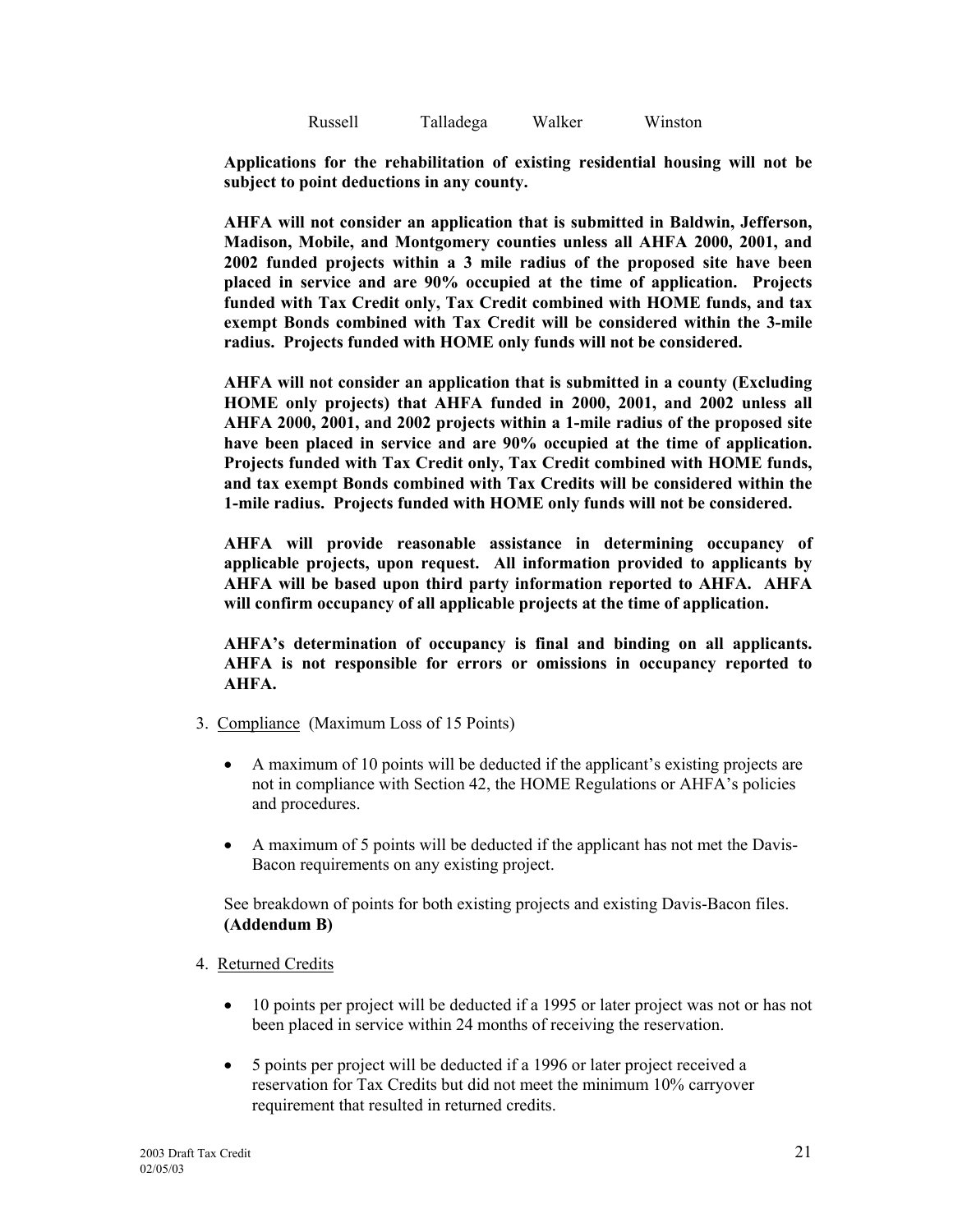*Point deductions for returned Tax Credits only apply to the Tax Credit allocation cycle following the year the Tax Credits were returned.*

- 5. Site Selection (Maximum Loss of 13 Points)
	- A maximum of 10 points will be deducted from the project's score for any detrimental characteristics on or adjacent to the site exist. These include, but are not limited to, utility substations, landfills, railroad tracks, major highways, industrial plants, topography inconsistent with proposed use, etc.
	- A maximum of 3 points will be deducted on the following scale regarding the project's distance from a grocery store (Contains bread, milk, over the counter medicines) or pharmacy. See application instructions for the definition of services and for determining the distance from project:

| <b>Point Deduction</b> |
|------------------------|
| 1 point                |
| 2 points               |
| 3 points               |
|                        |

#### **IV. COMPLIANCE MONITORING**

Section 11407 (b)(10) of the Omnibus Budget Reconciliation Act of 1990 provides an effective date of January 1, 1992, for qualified allocation plans to contain compliance monitoring procedures required by Section  $42 \text{ (m)}(1)(B)(iii)$ . These compliance monitoring procedures apply to all buildings placed in service in Alabama that have received allocations of Low-Income Housing Tax Credits as determined by Section 42 and related Treasury Regulations (Reg.). The compliance monitoring procedures and requirements are as follows:

- A. AHFA will verify that the owner of a low-income housing project is maintaining records for each qualified low-income building in the project. These records must show, for each year in the compliance period, the information required by the record-keeping provisions contained in Reg. §1.42-5(b)(1), incorporated herein by reference.
- B. AHFA will verify that the records documenting compliance with Section 42 for each year as described in Paragraph A above are retained for at least six years after the due date (with extensions) for filing the federal income tax return for that year. AHFA will also verify that the records for the first year of the credit period are being retained for at least six years beyond the due date (with extensions) for filing the federal income tax return for the last year of the compliance period of the building.
- C. AHFA must receive from the owner of a low-income housing project written certification, under penalty of perjury, as provided in Reg.  $\S1.42-5(c)(1)$  and other applicable HOME Regulations, which certification provisions are incorporated herein by reference. Owners must also supply a copy of the Schedule A (Form 8609) Annual Statement filed with the federal income tax return of the ownership entity. Both of these documents are to be submitted annually by May 1.
- D. AHFA will review the certifications described in Paragraph C above for compliance with the requirements of Section 42.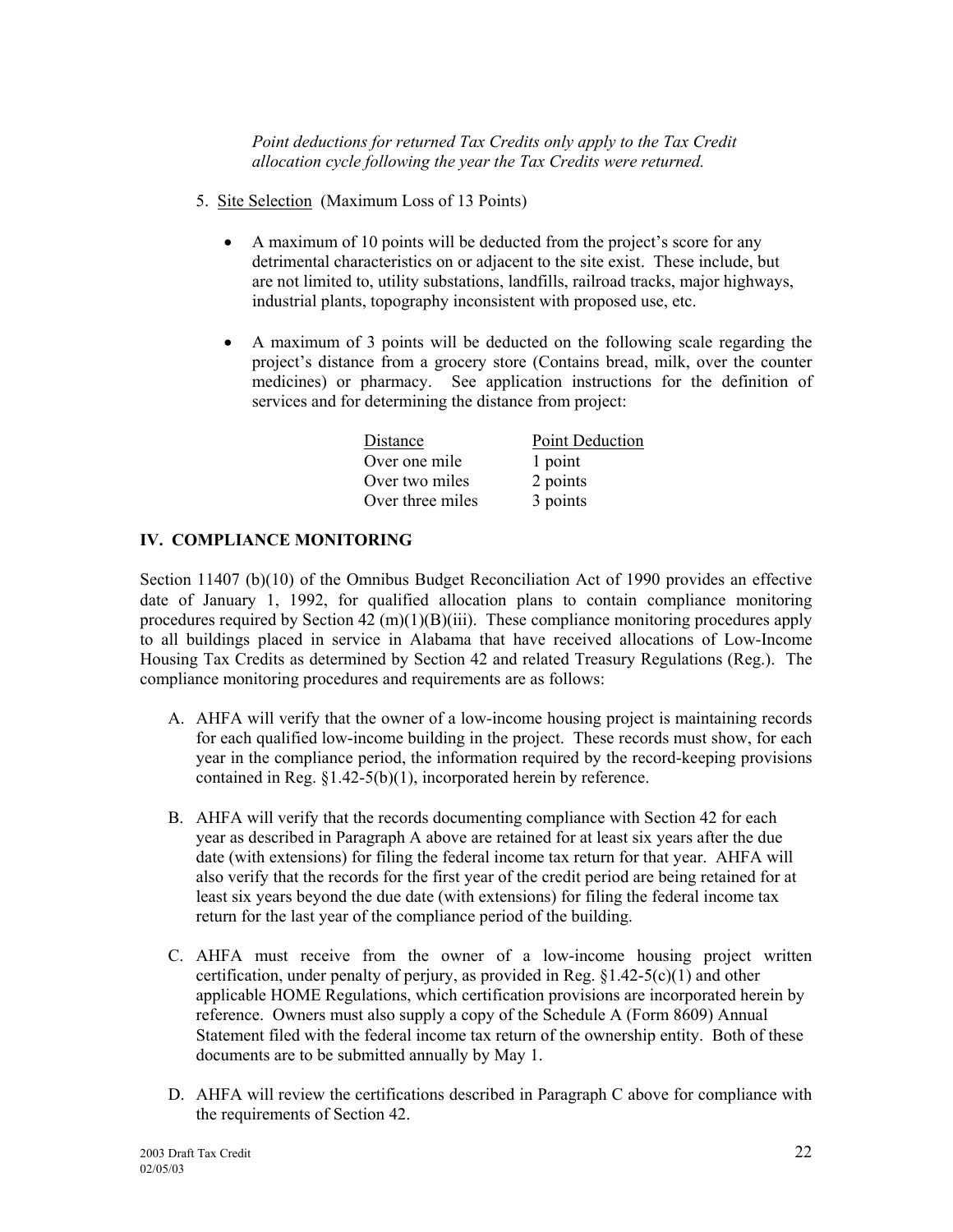- E. AHFA will inspect at least 20% of the low-income housing projects each year and will inspect the low-income certification, the documentation the owner has received to support that certification, and the rent records for each low-income tenant in at least 40% of the low-income units in those projects. AHFA will determine which tenants' records are to be inspected, in accordance with Reg.  $\S1.42-5(c)(2)(iii)$ . AHFA will also conduct a physical inspection of at least 20% of the low-income units in projects selected for tenant file review.
- F. The owner must allow AHFA to perform an on-site inspection of any low-income building in the project through the end of the compliance period. This inspection is separate from any review of tenant files under Paragraph E and will include habitability requirements.
- G. AHFA will promptly notify the owner in writing if AHFA does not receive the certification described in Paragraph C, or is not permitted to inspect and review as described in Paragraphs D, E, and F, or otherwise discovers that the project does not comply with Section 42. In such event, the owner will be allowed a correction period to supply missing documentation or to correct noncompliance. This correction period begins the earlier of: (1) the date the notification is mailed or (2) the date of the inspection.
- H. AHFA will notify the IRS of an owner's noncompliance or failure to certify no later than 45 days after the end of the time allowed for correction and no earlier than the end of the correction period, whether or not the noncompliance or failure to certify is corrected. AHFA will notify HUD and/or the IRS by filing Form 8823, Low-Income Housing Credit Agencies Report of Noncompliance.
- I. AHFA will charge fees to cover the administrative expenses in monitoring compliance and to collect all expenses incurred in carrying out its duties as the Tax Credit agency, including but not limited to, reasonable fees for legal and professional services.
- J. During the compliance period, the owner will furnish to AHFA within 90 days of the close of each fiscal year a consolidated statement of financial position, an income and expense statement, and a rent roll of the project for that fiscal year. These items are to be certified by the owner.

K. Compliance with requirements of Section 42 is the responsibility of the owner of the building for which the credit is allowable. AHFA's obligation to monitor for compliance with the requirements of Section 42 does not make AHFA or the State of Alabama liable to any owner or to any shareholder, officer, director, partner, member or manager of any owner or of any entity comprising any owner for an owner's non-compliance therewith.

- L. Owners and managers must attend AHFA's compliance training within 150 days of receiving IRS Form 8609 from AHFA.
- M. Failure to comply with all of the accessible and adaptive design and construction requirements of the Fair Housing Act may result in loss of tax credits pursuant to 26 C.F.R. § 1.42-9.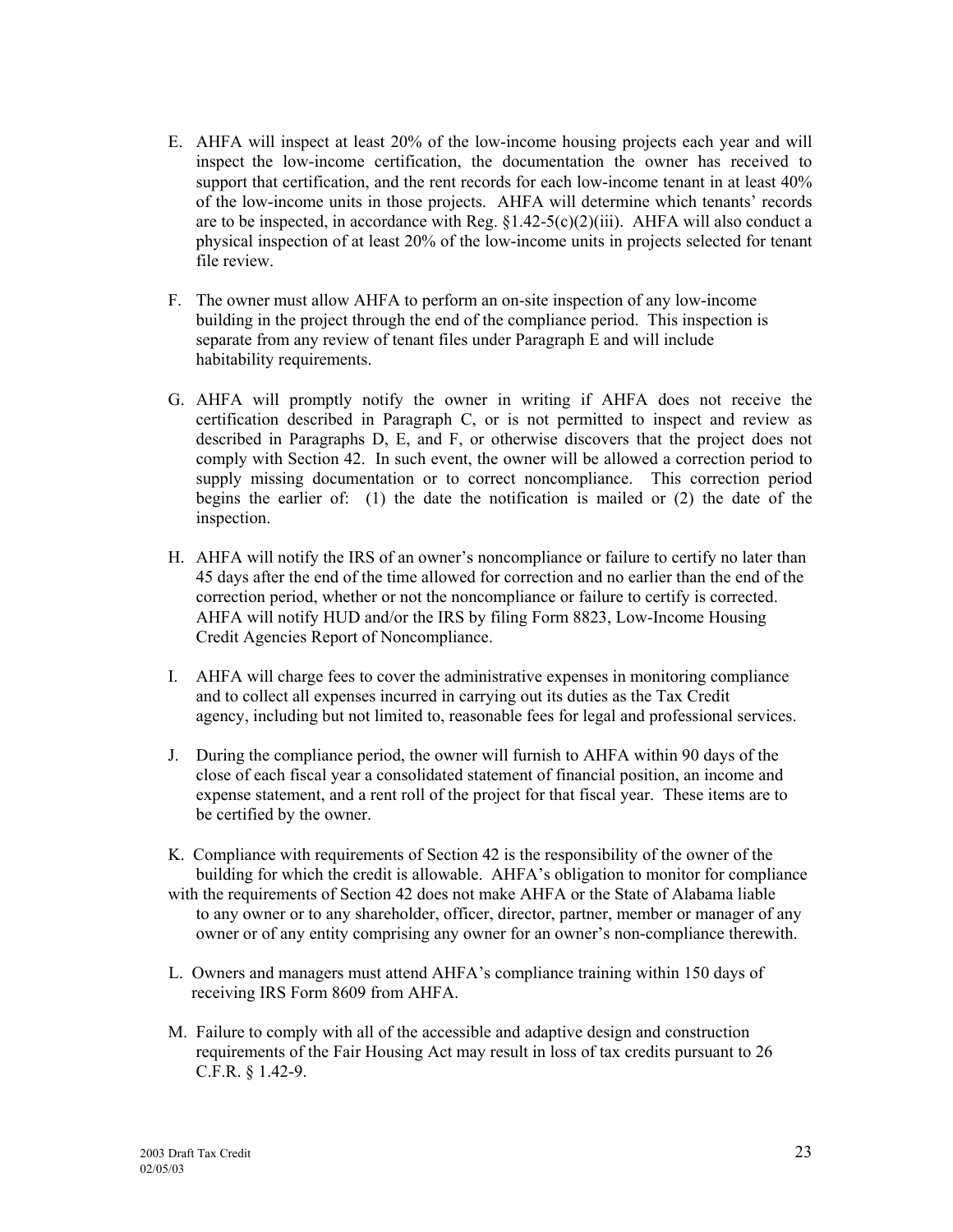**Addendum A**

# **Design Quality Standards Twelve (12) or More Units**

The following outline of minimum standards must be used in designing Tax Credit and HOME projects of twelve or more units.

**Any deviations from these standards should have the prior written consent or approval of the Alabama Housing Finance Authority.**

**All projects must be designed in accordance with the applicable requirements of the Americans with Disabilities Act, Section 504 Requirements, Fair Housing and any local building codes.**

- **2. Site Selection Criteria:**
	- A. Proposed sites contained within a 100-year flood plain are not permitted.
	- B. Sites located in a Radon Zone-1 (highest level) will require Radon Resistant New Construction Practices.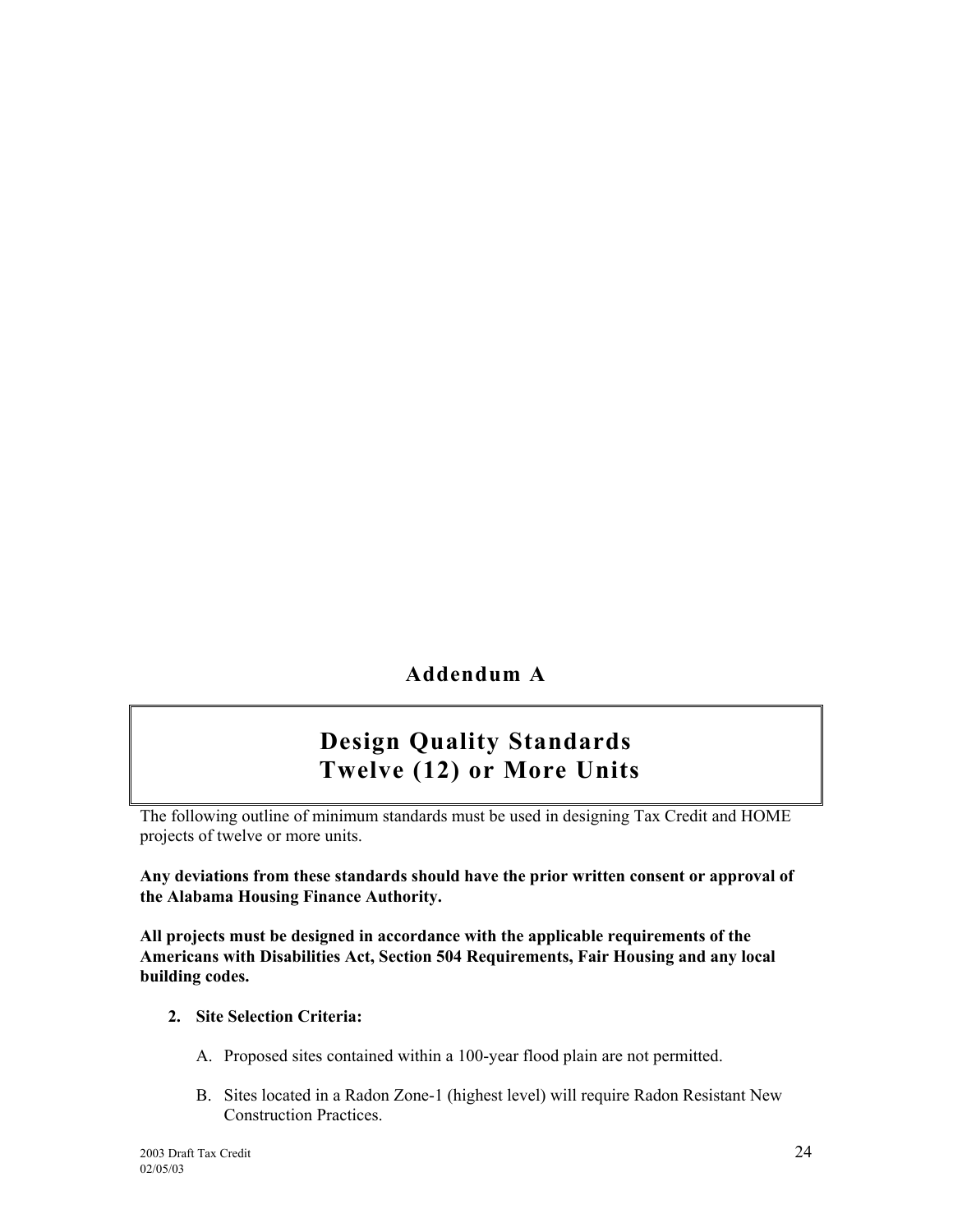- C. All developments must submit a complete site specific soils report, not more than one year old at the time of submission of final plans and specifications, bound within the project specifications. The soils report must reflect the results of laboratory tests conducted on a minimum of one (1) soil boring per planned building location and a minimum total of two (2) soil borings at the planned paved areas of the development. A registered professional engineer or a certified testing agency with a current license to practice in the State of Alabama must prepare the report.
- D. Sites located outside municipal city limits:
	- 1. A proposed new construction site may be located outside a municipality's city limit, but must be within the local police or sheriff jurisdiction.
	- 2. A proposed site that is located in the police jurisdiction of a local municipality must comply with applicable zoning restrictions as if located within that municipality's city limit.
	- 3. Domestic water and fire water service must be provided to the development by the local utility service provider.

#### **3. Building Design Criteria**

- E. Maximum Building Standards:
	- 1. The square footage of the Project's community building must not exceed 2,500 square feet (inclusive of the office area, community laundry, mechanical room, restrooms, kitchens, porches, etc.).
	- 2. All 100% Elderly projects must be one-story structures. Exception: Projects may have more than one story, provided elevators are to be installed servicing all upper level apartments. Design exceptions, or deviations, may be reviewed by AHFA on an individual basis.
- F. Minimum Building Standards:
	- 1. Minimum Apartment Unit Net Area Requirements:
- a. "Net" area is measured from the **interior finished face** of the exterior wall to the **centerline** of the common, or party, wall.
- b. Minimum Bedroom Net Area is measured from the interior faces of all walls surrounding each bedroom, excluding closets, mechanical rooms, and storage rooms.

|                            | <b>Minimum Unit</b> | Min. Bedroom    |
|----------------------------|---------------------|-----------------|
| <b>Number of Bathrooms</b> | Net Area*           | <b>Net Area</b> |
|                            | $725$ s.f.          | $120$ s.f.      |
|                            | $900$ s.f.          | $120$ s.f.      |
| 1.5                        | $925$ s.f.          | $120$ s.f.      |
| $\overline{2}$             | $975$ s.f.          | $120$ s.f.      |
| $\overline{2}$             | $1,050$ s.f.        | $120$ s.f.      |
| $\overline{2}$             | $1,250$ s.f.        | $120$ s.f.      |
|                            |                     |                 |

*\*Note 1: Unit areas do not include outside storage, covered porches, patios, balconies, etc.*

- 2. Exceptions to the minimum area requirements:
	- a. Projects with USDA Rural Development (formerly FmHA) financing;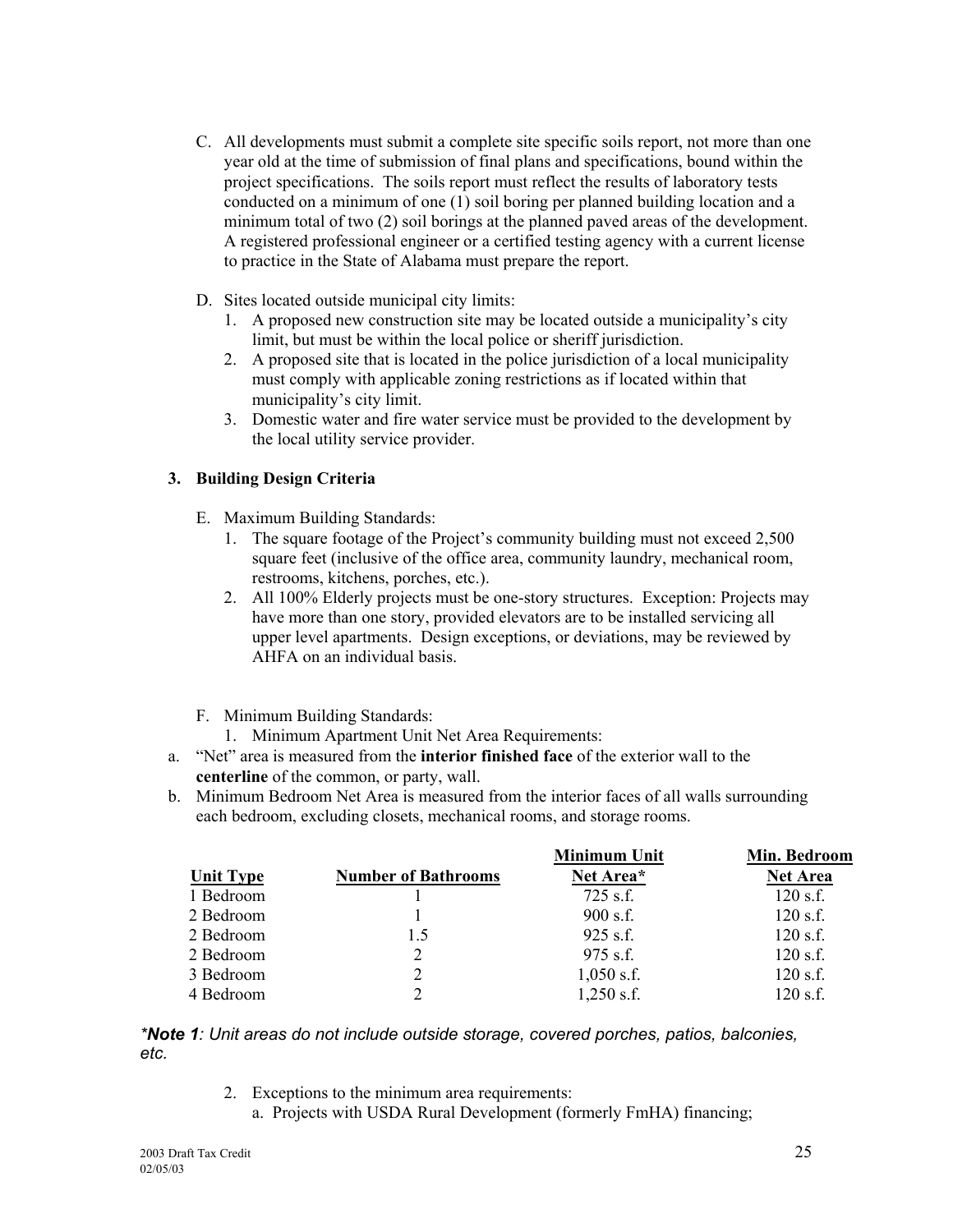- b. Single-Room Occupancy ("SRO") projects; and
- c. Rehabilitation of existing residential rental units.
- 3. For new construction, all units must include an exterior storage closet with a minimum area of 16 square feet.
- 4. Exterior Building Standards:
- a. Exterior Finishing Materials:
	- 1. Exterior building coverings: For new construction, very low maintenance materials are required. Acceptable materials include:
		- a. Brick;
		- b. High quality vinyl siding with a minimum thickness of .042 and a lifetime non-prorated limited warranty (50 year) transferable; or
		- c. Cementitious siding.

*All siding materials listed above are required to be 8 inches above the finished floor elevation of the building ground floor, with the exception of concrete patio and covered breezeway areas. Brick or decorative block must be used as an apron material.*

- 2. Prefinished fascia and soffit: Vinyl or aluminum panels should be used.
- 3. Windows frames and sashes are to be constructed of vinyl-clad wood, solid extruded vinyl, or aluminum.
- 4. Materials for entry doors are to be metal-clad wood or hollow metal construction. "Peepholes" and deadbolt locks are required in entry doors. Dead bolt locks on entry doors should have "thumb latch" on interior side. Double keyed dead bolt locks are prohibited. Minimum width of all exterior doors shall be 34 inches.
- 5. Roofing materials: Anti-fungal shingles or metal roof with 25-year warranty or better should be used.
- 6. Roof gable vents should be made of aluminum or vinyl materials.
- 7. All primary entries should be within a breezeway or have a minimum roof covering of 3-feet deep by 5-feet wide, and should be designed to divert water away from the entry door. Entry pads measuring 4 feet by 4 feet and made of impervious material with a minimum slope of 1/4 inch per foot are required at each exterior entry.
- 8. Breezeways functioning as fire exits must be constructed of concrete floor/decking material.
- 9. Exterior shutters are required on all 100% vinyl siding buildings.
- b. Other Exterior Standards:
	- 1. Exterior lighting is required at entry doors.
	- 2. Address numbers are to be clearly visible.
	- 3. One and one-half parking spaces per living unit required for family units, one space per unit for elderly units, two parking spaces for single family homes, and two parking spaces for each duplex, unless local code dictates otherwise, and no designated street parking allowed.
	- 4. Flashing is to be installed above all exterior door and window units.
	- 5. A landscaping plan must be submitted indicating areas to be sodded and landscaped. Landscaping plan(s) must follow any applicable landscape municipal ordinance. At a minimum, all disturbed areas must be seeded. One 1 1/2" tree per unit. Six 1 gallon shrubs per unit.
	- 6. Curbing for paved areas is required throughout the proposed development site, including parking areas.
	- 7. Sidewalk access to all parking spaces must be provided.
	- 8. A project sign including the fair housing logo is required.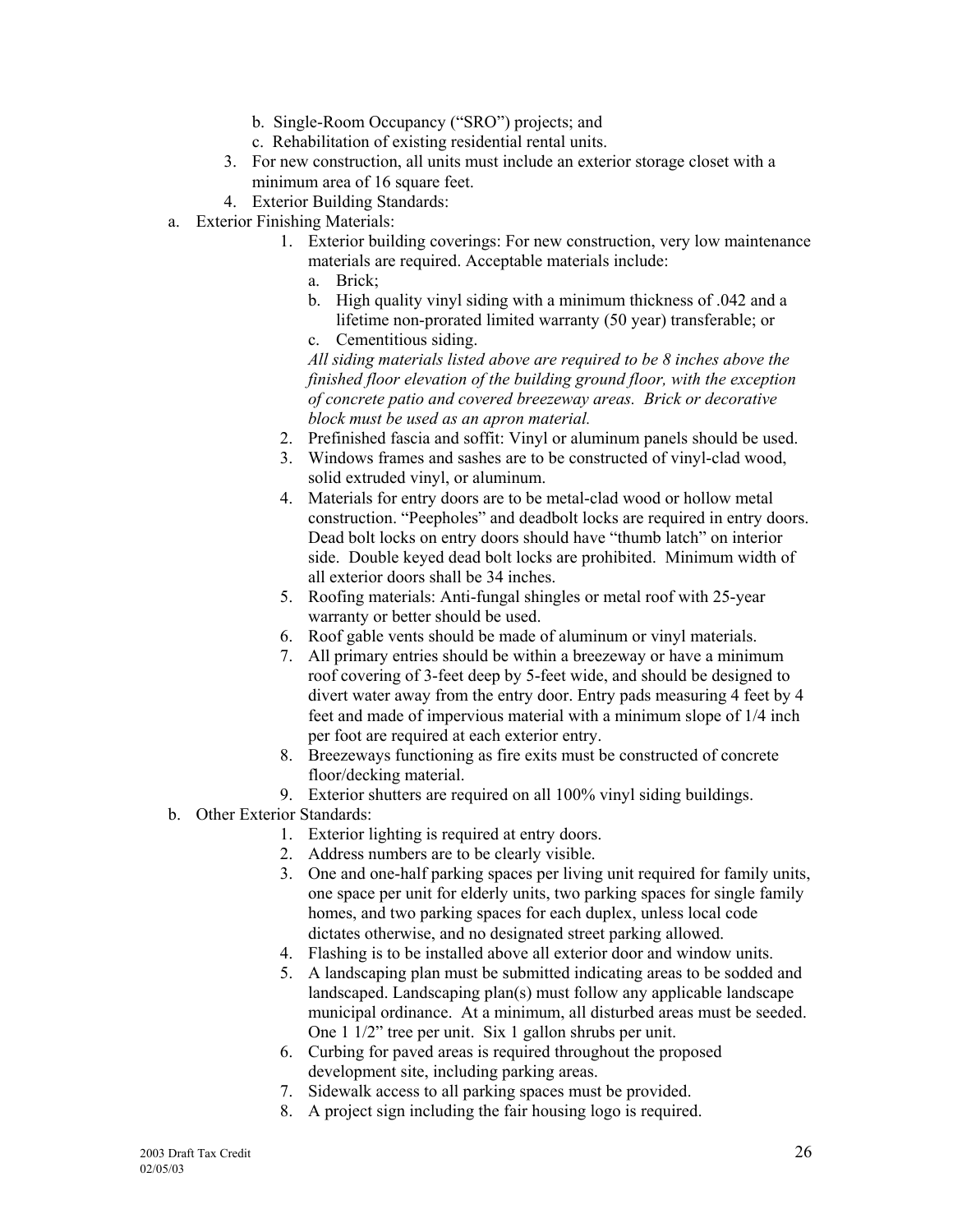- 9. A minimum of one enclosed trash dumpster or compactor is required.
- 10. Continuous asphalt or concrete paved access road must be provided to the entrance of the development.
- 5. Interior Building and Space Standards:
- a. Wall Framing:
	- 1. Walls may be framed using metal studs in lieu of wood.
	- 2. Sound proofing or sound batt insulation is required between the stud
	- framing in party walls. A sound rating of STC 54 is required.
- b. Insulation Requirements:
	- 1. Exterior wall insulation should have an overall R-11 minimum for the entire wall assembly.
	- 2. Roof or attic insulation should have an R-30 minimum.
	- 3. Vapor retarders must be installed if recommended by project architect.
- c. Kitchen spaces:
	- 1. 6 1/2-inch deep double bowl stainless steel sinks are required in each unit.
	- 2. Each unit must be equipped with a dry chemical fire extinguisher readily visible in the kitchen.
	- 3. New cabinets should have dual sidetrack drawers and no laminate or particleboard fronts for doors or drawer fronts. Cabinets shall meet the ANSI/KCMA A161.1 performance and construction standard for kitchen and vanity cabinets. Cabinets shall bear the certification seal of KCMA (Kitchen Cabinet Manufacturers Association).
	- 4. A pantry closet is required in each unit. The pantry must be 1'6" x 1'6" deep with a minimum five shelves, located in the kitchen.
	- 5. Fluorescent lighting is required.
- d. Bathroom Spaces:
	- 1. Tub/shower units should have minimum dimensions of 30-inch width by 60-inch length and be equipped with anti-scald valves.
	- 2. Water closets should be centered 18 inches from sidewalls or vanity/lavatories.
	- 3. Mirror length should extend to top of vanity backsplash with top of mirror a minimum of 6'-0" above finish floor.
- e. Hallways should have a minimum width of 36 inches.
- f. All interior doors to habitable spaces should have minimum width of 30 inches.
- g. Overhead lighting is required in each room.
- h. Window treatments are required for all windows.
- i. Sliding glass doors are prohibited.
- j. Floor Finishes:
	- 1. Carpet materials must meet FHA minimum standards.
	- 2. Resilient flooring materials must meet FHA minimum standards.
- k. A minimum of two hard-wired with battery back-up smoke detectors is required per unit. 6. Plumbing and Mechanical Equipment:
- a. Water heaters should be placed in drain pans with drain piping plumbed to the outside.
- b. All water piping located on exterior walls and in attic space should be insulated. Water and sanitary waste lines should be located in interior walls or stubbed up through the floor.
- c. Through-wall HVAC units are not permitted except in efficiency units or in offices.
- d. CPVC supply piping is not allowed for interior space in-wall or overhead services.
- e. HVAC units and water heaters are not permitted in attic spaces. Units must be placed in Mechanical Closets with insulated walls located in the living unit.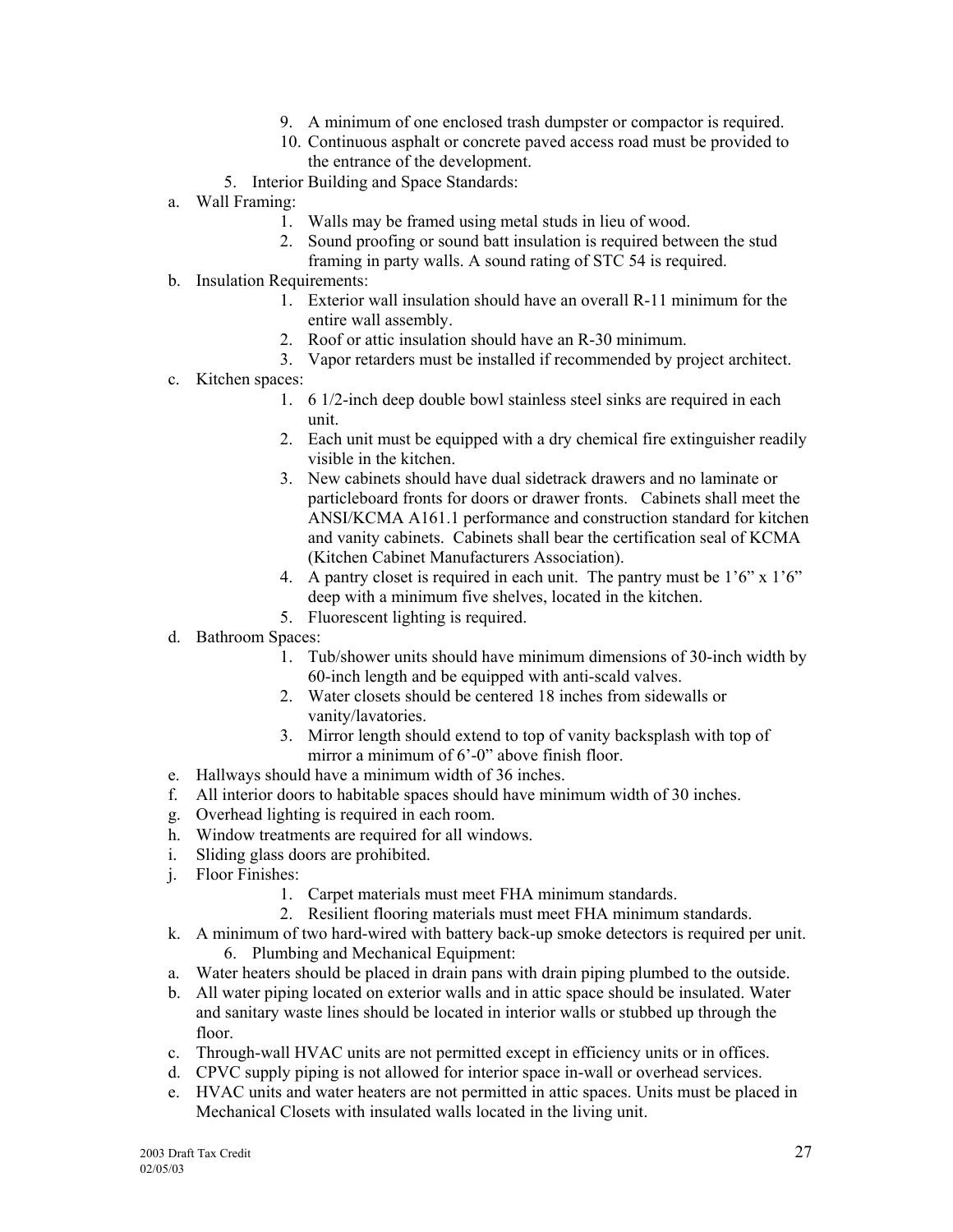- f. HVAC refrigeration lines shall be insulated.
- g. HVAC 10 seer or greater should be used.
	- C. Modular Construction:
		- 1. Modular units are to be constructed in component sections and assembled by a manufacturer in a controlled environment. The component sections are to be assembled on a conventional permanent foundation at the project site. Finish work is to be completed on site.
		- 2. Modular units must be constructed to meet applicable building codes, AHFA's specifications and Design Quality Standards stated herein.
		- 3. A modular home manufacturer's warranty must be provided.

#### **4. Drawing Submission Criteria:**

The following documents should be prepared by a registered architect, surveyor, or engineer licensed to practice in the State of Alabama.

- G. Site Plan: The following items should be shown.
	- 1. Scale: 1 inch = 40 feet or larger for typical units.
	- 2. North arrow.
	- 3. Locations of existing buildings, utilities, roadways, parking areas if applicable.
	- 4. Existing site/zoning restrictions including setbacks, rights of ways, boundary lines, wetlands, and flood plain.
	- 5. All proposed changes and proposed buildings, parking, utilities, and landscaping.
	- 6. Existing and proposed topography of site.
	- 7. Finished floor height elevations and all new paving dimensions and elevations.
	- 8. Identification of all specialty apartment units, including, but not limited to, designated handicapped accessible and sensory impaired apartment units.
	- 9. Site accessibility design requirements.
- H. Floor Plans:
	- 1. Scale:  $1/4$  inch = 1 foot or larger for typical units.
	- 2. For projects requiring renovation and/or demolition of existing structures, show proposed changes to building components and design, identifying removal and new construction methods.
	- 3. Show room/space layout, identifying each room/space with name and finished space size.
	- 4. Indicate the total gross square foot size, and the net square foot size for each typical unit.
	- 5. For projects involving removal of asbestos and/or lead paint, identify location and procedures for removal.
- I. Elevations and sections for new construction:
	- 1. Scale:  $1/8$  inch = 1 foot or larger.
	- 2. Identify all materials to be used on building exteriors and foundations.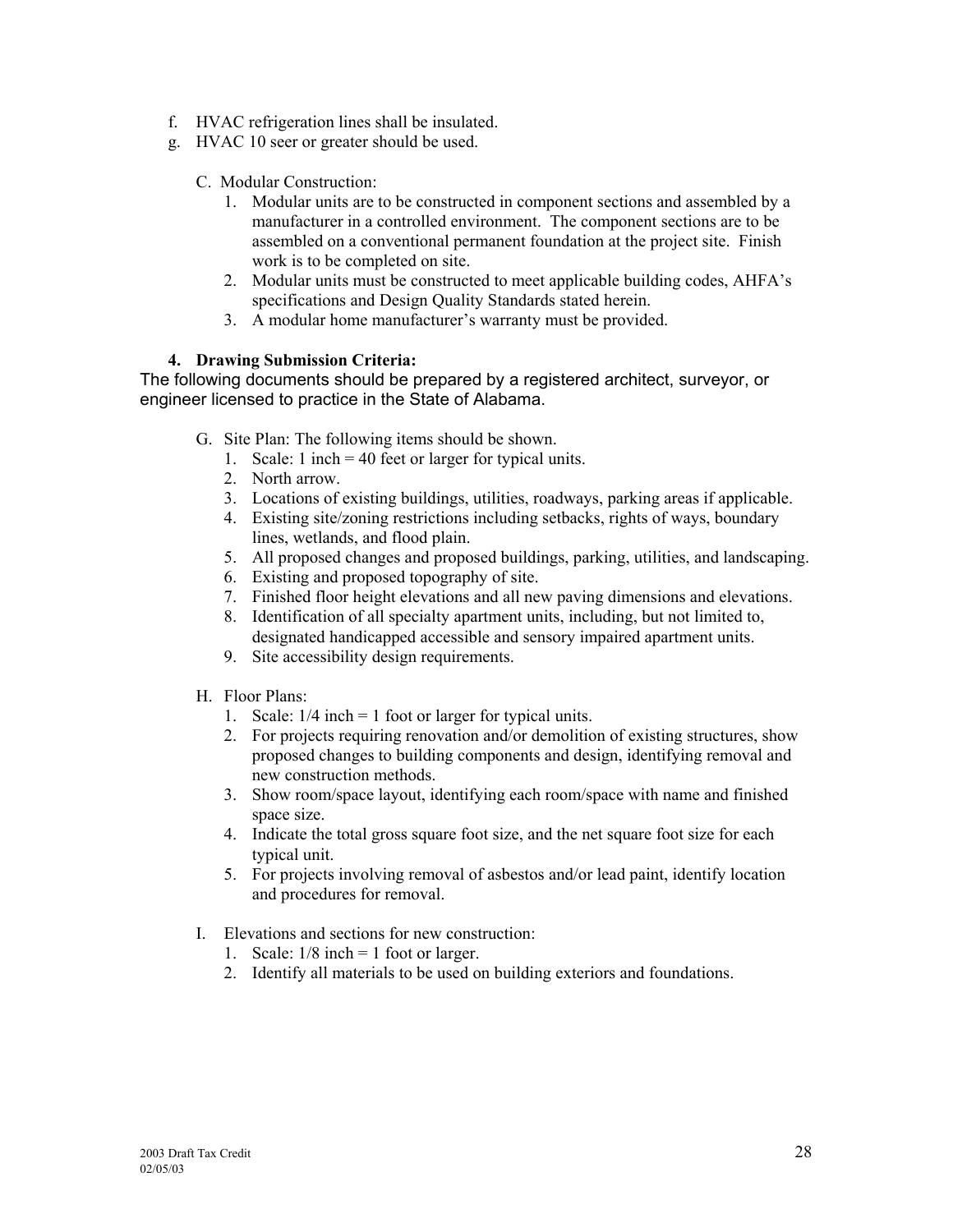# **Addendum B**

# **COMPLIANCE**

## **Existing Project (Breakdown of Points Lost)**

- 1. **1 point** deducted if the owner has a non-compliance issue that is not cured by the correction date set by the compliance department.
- 2. **5 points** deducted if the owner has continued and excessive non-compliance issues.
- 3. **10 points** deducted if the owner or management company have not made the tenant files available to AHFA to determine if the property is in compliance with applicable regulations.

## **Existing Davis-Bacon (Breakdown of Points Lost)**

1. **1 point** deducted if Davis Bacon issues are outstanding for 6 months or more.